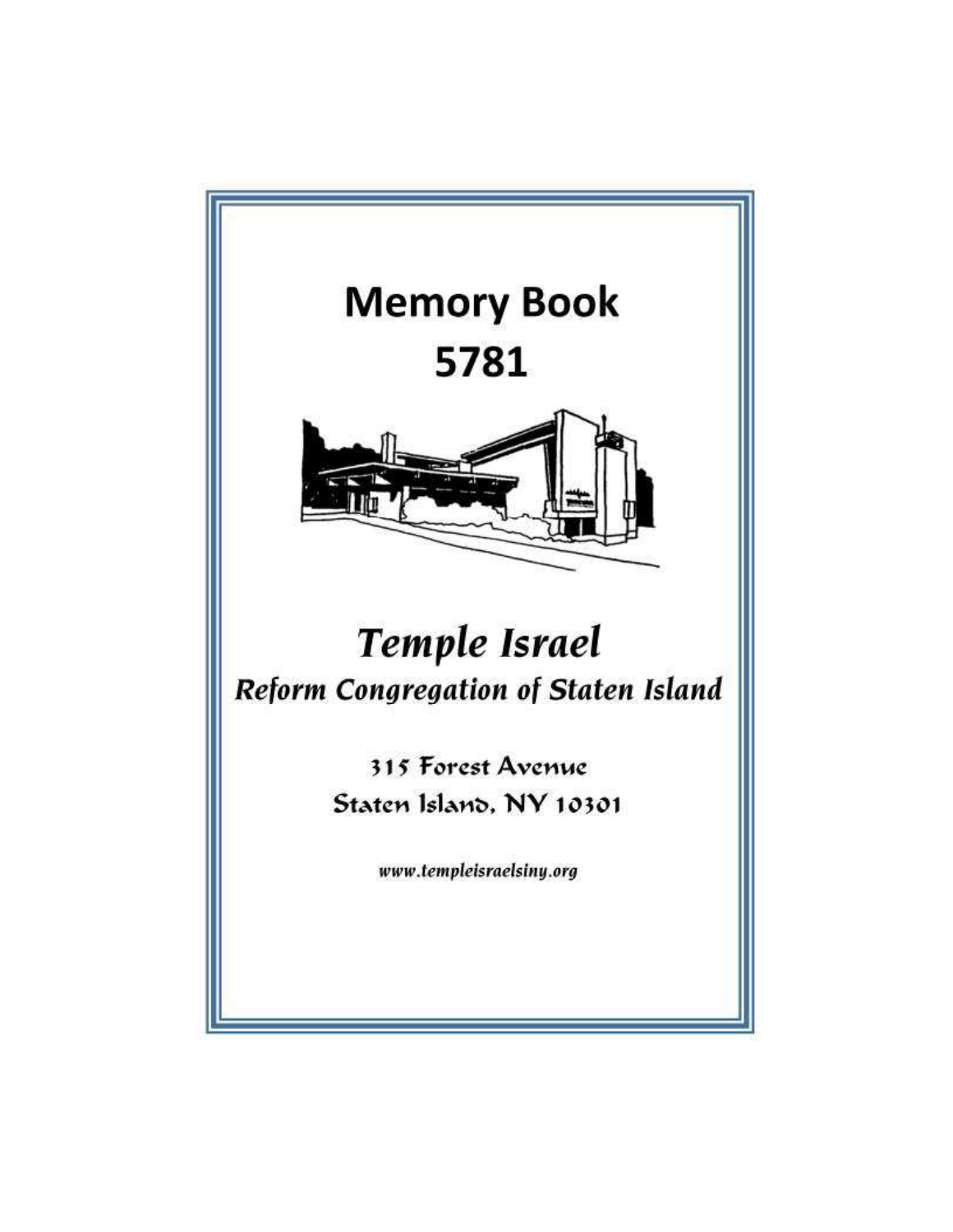# We Mourn Our Loss

Janet Aronson Lucille Chazanoff Erica Greenbaum Irwin Magnus Maurice Schlefstein

May their souls be bound up in the bond of eternal life.

### PRAYER

I set the Lord before me at all times; since He is at my right hand, I shall not be moved. Therefore, my heart is glad, and my spirit rejoiceth; yea, my flesh dwelleth in security. For thou wilt not give me up to destruction; nor wilt Thou suffer Thy beloved to see corruption. Thou wilt show me the path of life; in Thy presence is fullness of joy; at Thy right hand are pleasures forevermore.

- 1 -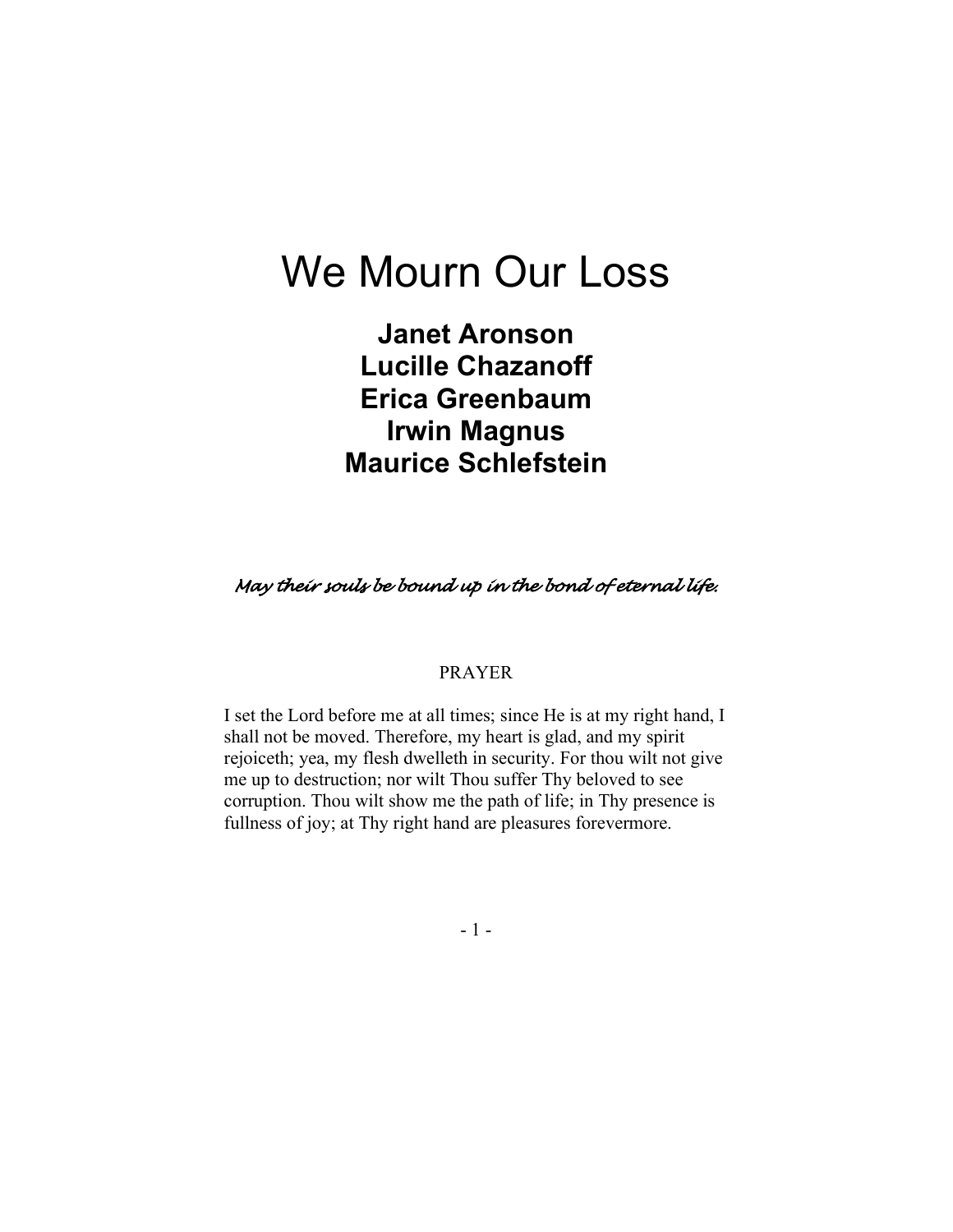### In Memoriam

Memory is the treasure of the heart, the nobility of the soul. The image of our Dearly Beloved abides with us through our years. The love, the devotion, the sacrifice of a father and a mother; the loyalty and the tender affection of a husband and a wife; the help and companionship of brothers and sisters; the supporting arm and the inspiration of friends; yes, even the sad remembrance of a child; all fill the Memorial Hour with blessing.

Love is stronger than death! Love is immortal! Never shall we be cast down! For love and tenderness have enriched our lives! Love and tenderness have warmed our hearts! Love and tenderness have lifted our souls in gratitude and joy!

May God bless our Dearly Beloved who have departed from life! May they ever be in His keeping.

May God comfort our sorrows and ever protect us with faith.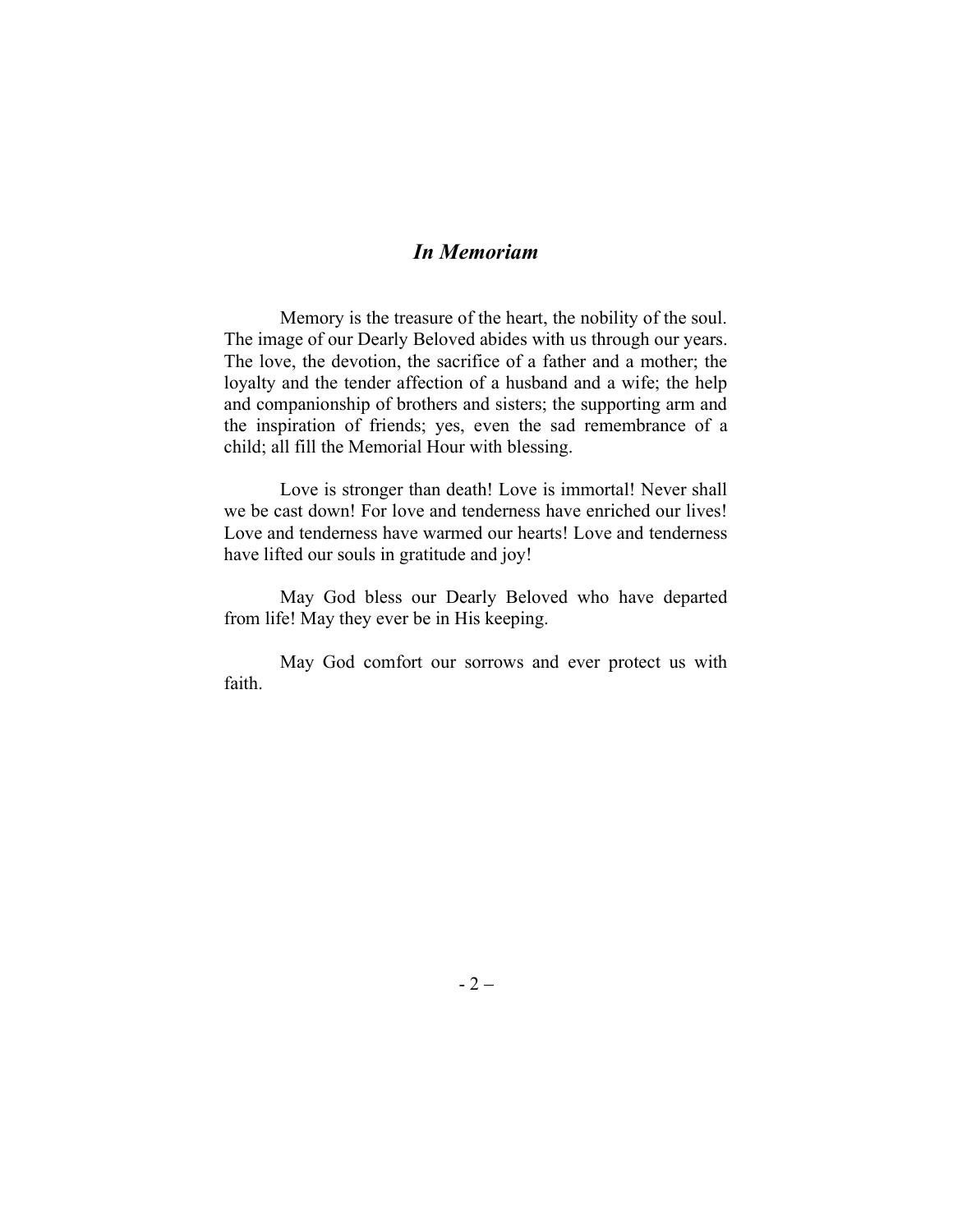### KADDISH

קדיש יתום

יִתְנַדֵּל וְיִתְקַדַּשׁ שְׁמֵהּ רַבָּא בְּעָלְמָא דִּי־בְרָא כִרְעוּתַהּ, Yit-ga-dal ve-yit-ka-dash she-mei ra-ba be-al-ma di-ve-ra chi-re-u-tei,

וְיַמְלִיךְ מַלְכוּתַהּ בְּחַיֵּיכוֹן וּבְיוֹמֵיכוֹן וּבְחָיֵי דְכָל־בֵּית ve-yam-lich mal-chu-tei be-cha-yei-chon u-ve-yo-mei-chon u-ve-cha-yei de-chol beit

יִשְׂרָאַל, בַּעֲנָלָא וּבִזְמַן קָרִיב, וְאִמְרוּ: אָמַן. Yis-ra-eil, ba-a-ga-la u-vi-ze-man ka-riv, ve-i-me-ru: a-mein

יְהֵא שְׁמַהּ רַבָּא מְבָרַךְ לְעָלַם וּלְעָלְמַי עָלְמַיָּא.

Ye-hei she-mei ra-ba me-va-rach le-a-lam u-le-al-mei al-ma-ya

יִתְבָּרַךְ וְיִשְׁתַּבָּה, וְיִתְפָּאֵר וְיִתְרוֹמֵם וְיִתְנַשֵּׂא, וְיִתְהַדֵּר Yit-ba-rach ve-yish-ta-bach, ve-yit-pa-ar ve-yit-ro-mam ve-yit-na-sei, ve-yit-ha-dai וְיִתְעַלֶּה וְיִתְהַלֵּל שְׁמֵהּ דְּקוּדְשָׁא, בְּרִיךָ הוּא, לְעֲלָּא מִרְכָּל־

ve-yit-a-leh ve-yit-ha-lal she-mei de-ku-de-sha, be-rich hu, le-ei-la min kol

בִּרְכָתָא וְשִׁירָתָא, תֻּשְׁבְּחָתָא וְנֶחֱמָתָא דַּאֲמִירָן בְּעָלְמָא, bi-re-cha-tal ve-shi-ra-ta, tush-be-cha-tal ve-ne-che-ma-ta, da-a-mi-ran be-al-ma וְאִמְרוּ: אָמֶן.

ve-i-me-ru: a-mein.

יְהֵא שְׁלָמָא רַבָּא מִרְשְׁמַיָּא וְחַיִּים עָלֵינוּ וְעַל־כָל־יְשְׂרָאֵל, Ye-hei she-la-ma ra-ba min she-ma-ya ve-cha-yim a-lei-nu ve-al kol Yis-ra-eil, וְאִמְרוּ: אָמַן.

veri-me-ru: a-mein.

עַשָּׂה שָׁלוֹם בִּמְרוֹמָיו, הוּא יַעֲשָׂה שָׁלוֹם עָלֵינוּ וְעַל־כָל־ O-seh sha-lom bi-me-ro-may, hu ya-a-seh sha-lom a-lei-nu ve-al kol יִשְׂרָאֲל, וְאִמְרוּ: אָמָן.

Yis-ra-eil, ve-i-me-ru: a-mein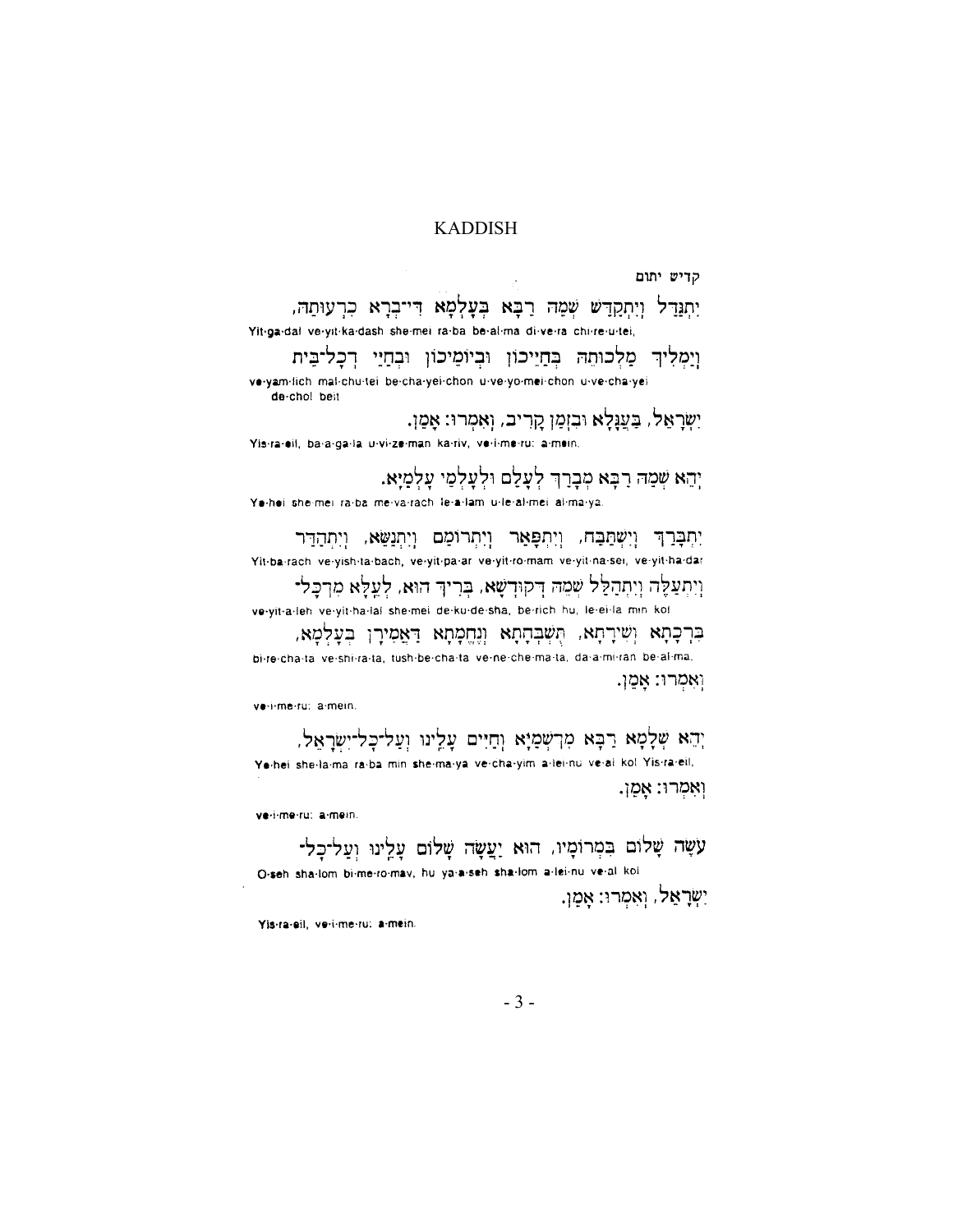### We Remember Them

At the rising of the sun and at its going down, we remember them.

> At the blowing of the wind and in the chill of winter, we remember them.

At the opening of the buds and in the rebirth of spring, we remember them.

> At the shining of the sun and in the warmth of summer, we remember them.

At the rustling of the leaves and in the beauty of autumn, we remember them.

> At the beginning of the year and at its end, we remember them.

As long as we live, they too will live; for they are now a part of us, as we remember them.

> When we are weary and in need of strength, we remember them.

When we are lost and sick at heart, we remember them.

> When we have joy we crave to share, we remember them.

When we have decisions that are difficult to make, we remember them.

> When we have achievements that are based on theirs, we remember them.

As long as we live, they too will live; for they are now part of us, as we remember them.

> From Mishkan T'Filah A Reform Siddur

- 4-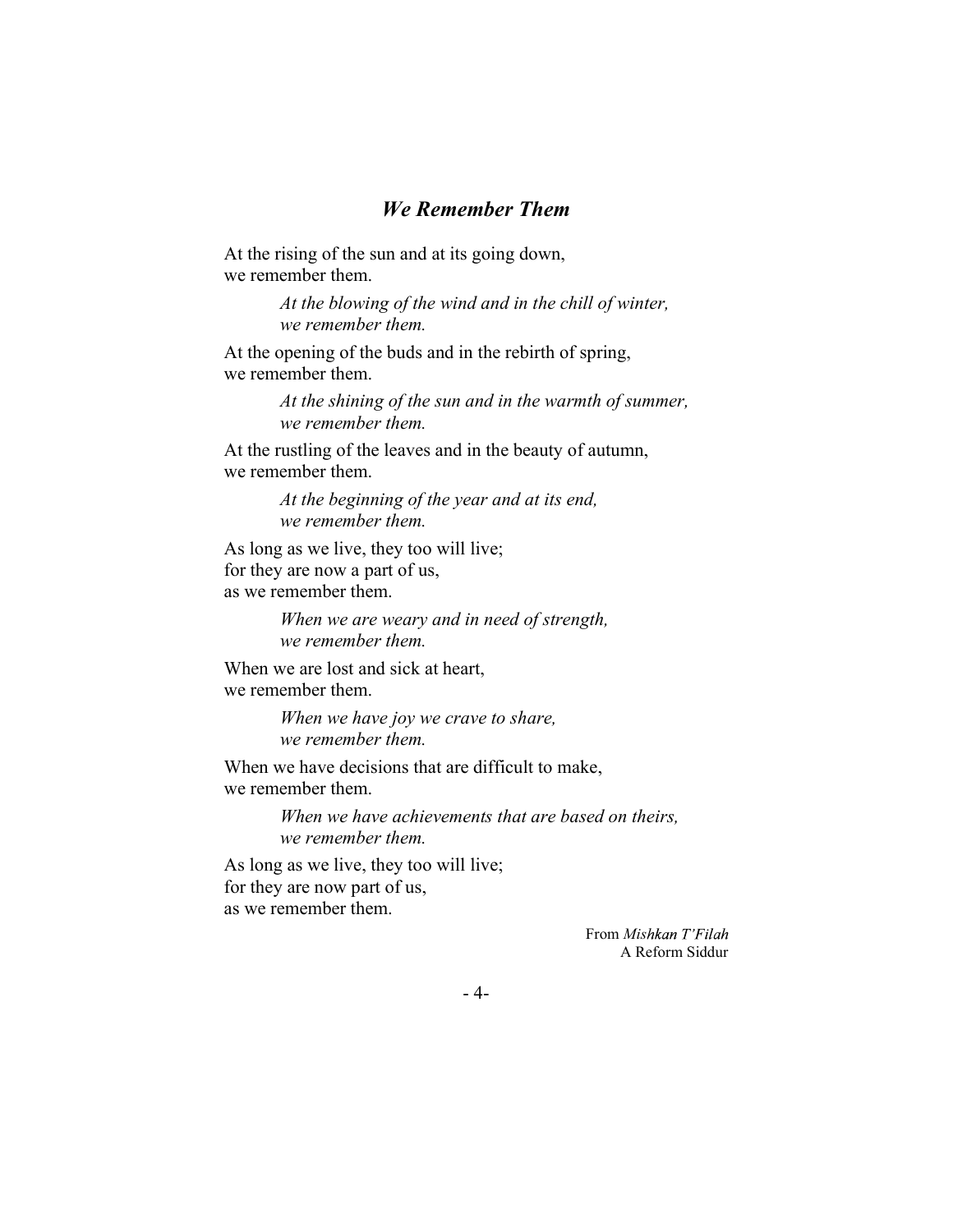### YEISH KOCHAVIM

THERE ARE STARS up above, so far away we only see their light long, long after the star itself is gone. And so it is with people that we loved their memories keep shining ever brightly though their time with us is done. But the stars that light up the darkest night, these are the lights that guide us. As we live our days, these are the ways we remember.

Hannah Senesh

- 5 -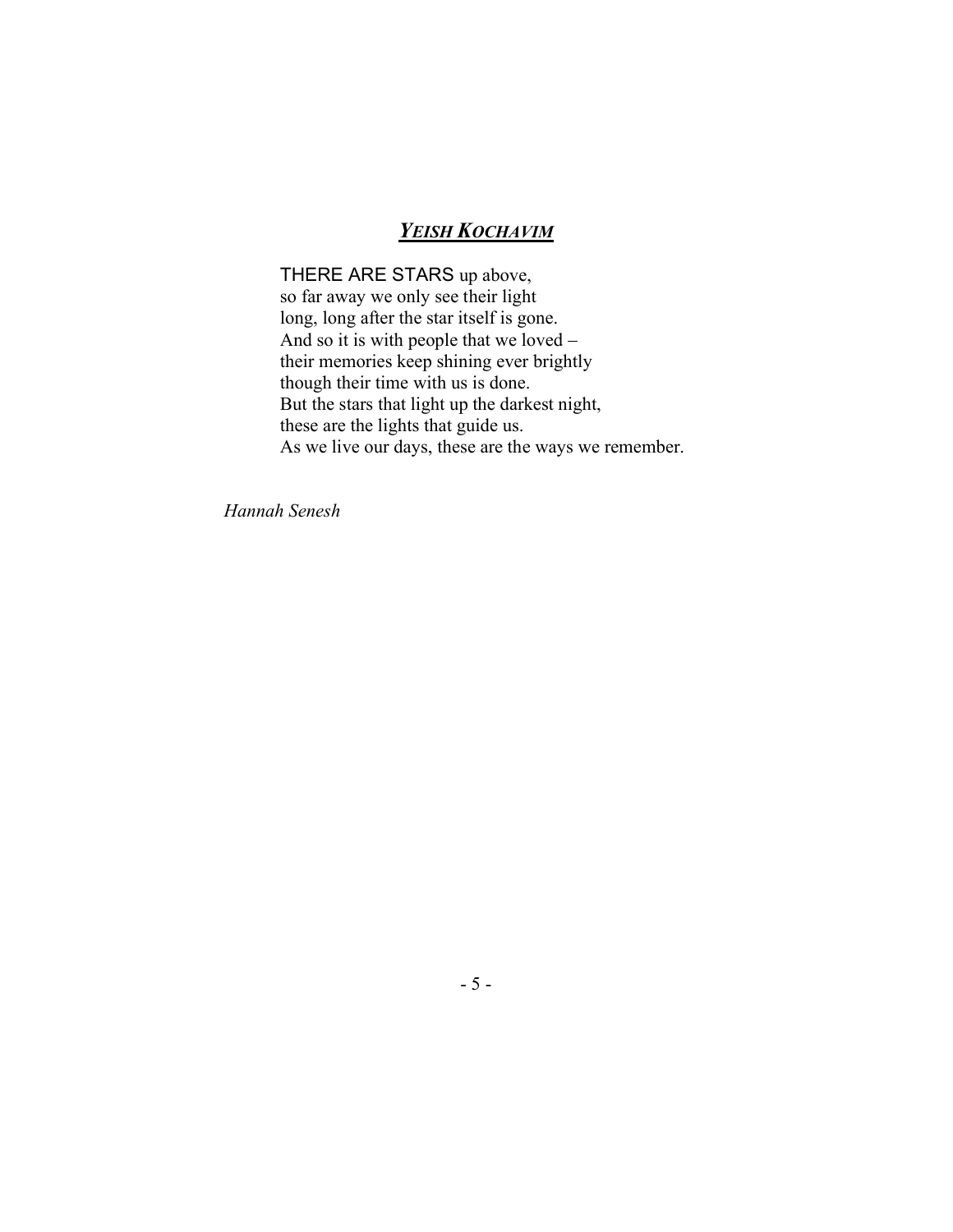| <b>Vera Armstrong</b> |  |
|-----------------------|--|
| Alan Trontz           |  |
| Veronica Balogh       |  |

Joan Marie Allen David Allen III **Bill Mazzeo** 

Remembered by Mike, Rhonda, Daniel & Connor Allen, Rebecca Trontz and Robin Mazzeo

Gaetano Andriani Rob Lindauer Antonia Andriani Irene Gold Isabella Andriani Lewis Gover Betty S. Rothaus Martha Kellar Irving Ezra Rothaus John Kellar Joel Chernoff Stuart Schorr Phyliss Snyder Janet Abby \* Arthur Jon Feldman

Remembered by The Andriani, Feldman, Kilbride Family

Nancy Avis Dorothy Eckstein Lila Avis Victor G. Bloom Dr. Harry Avis James Eckstein David Avchen

Remembered by Dr. Ronald Avis

John Schwartz David Avchen

Nancy Bloom Avis Dorothy Bloom Eckstein Lila Avis Peter Lawson Harry Avis Hazel Schreyach Victor Bloom Carol Lawson Rouhier

Remembered by Victor, Kim, Sydney, Samantha & Morgan Avis

Doris & Yale Lipp Rose Polinger Sophia & Meyer Axelrod Anna & Jacob Lipp

Arnold Lipp Edward Hackett

Remembered by Eileen & Stephan Axelrod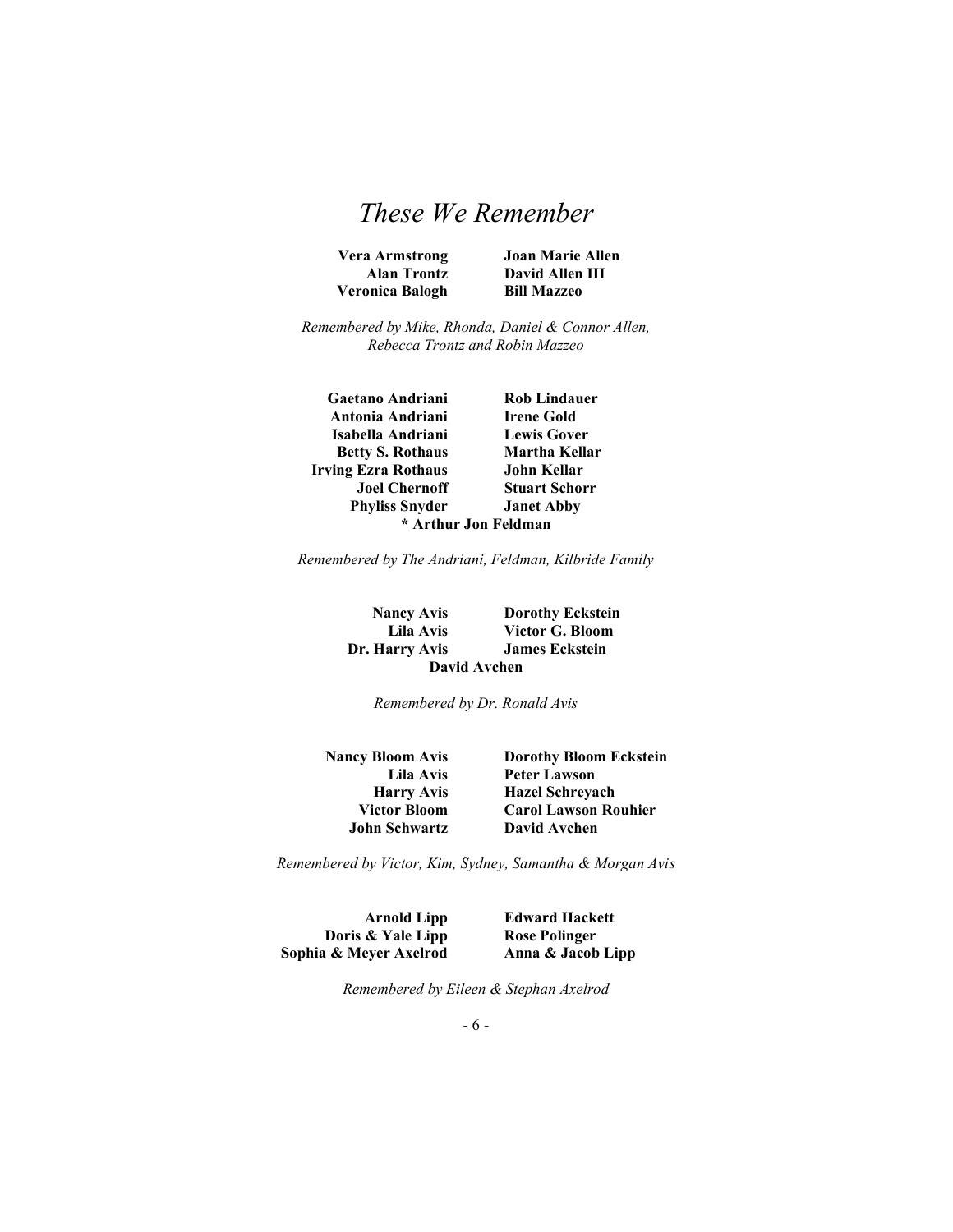| <b>Anna Reznikoff</b>    |
|--------------------------|
| <b>Irving Reznikoff</b>  |
| <b>Anna Siegal</b>       |
| <b>Daniel Ballow</b>     |
| <b>Franklin J. Stein</b> |
|                          |

Remembered by The Ballow Family & Ruth Stein

| <b>Sol Lubin</b>  | <b>Marjorie Lubin</b> |
|-------------------|-----------------------|
| <b>Max Baskin</b> | <b>Esther Baskin</b>  |
| * David Baskin    | * Lynne Silverstein   |

Remembered by Alicia, Lindsey and Jared Baskin

| Ruth Ouartin Weitz        | <b>Emanuel Abramson</b>   |
|---------------------------|---------------------------|
| <b>Charles Baver</b>      | <b>Frances Abramson</b>   |
| Ida Baver                 | Kaitlin Kenny             |
| <b>Maurice Quartin</b>    | <b>Harold Dembrow</b>     |
| <b>Irving Rosenbaum</b>   | <b>Florence Rosenbaum</b> |
| <b>Evelyn Dembrow</b>     | <b>Myra Dembrow</b>       |
| <b>Melanie Marinkovic</b> |                           |

Remembered by The Baver Family

Cecily M. Sostek-Sallen Melvin Sallen Alan Bernard Sostek Emmanuel Katz Grace Umans Baker Marc Orchant<br>
Phillip Snyder Rebecca Birch-Alice Snyder Best Jerome Birch \* Goldie Karan

Rebecca Epstein Estelle Gootenberg Augusta Sostek Carole Lachman Rebecca Birch-Hillman<br>Simon Hillman

Remembered by Ellen, Jeff & Aly Birch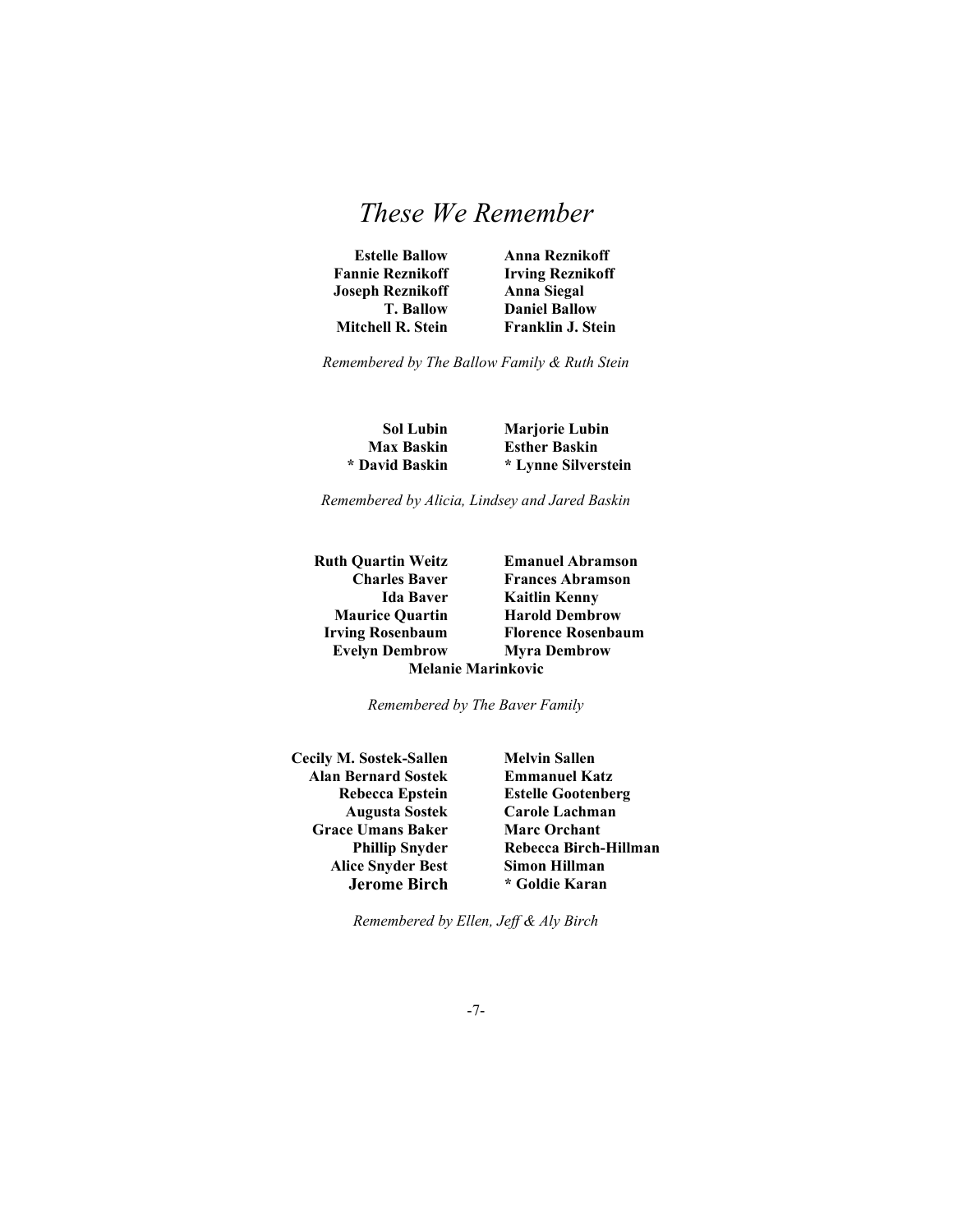Seymour Wolinitz Shirley Wolinitz-Sacoff Dr. Charles M. Biren Claire Biren Dr. Jeffrey C. Walters Arnold M. Wells \* Lenore Herrmann

Remembered by Bryn & Richard Biren and Family

Milton & Blossom Elfman Clara & Joe Hershenson Irving & Miriam Blackman Norma Sadowitz

Etka & Samuel Axel Bernard & Marlene Goldenberg Lillian Bernstein Ben & Gertrude Greene Herbert Brown Dr. Leo Wollman Rose Fiedler Gerry Oer Blackman

Remembered by Iris Hershenson, Jaimie Blackman and Family

Bertram Bleiman Molly Rosenbaum Bessie Bleiman Leo Bleiman Albert Kaufman

Remembered by Claire Bleiman and Family

Israel Pisetzner Gertrude Pisetzer William Brill Pearl Brill \* Carol Pedicini

Remembered by Linda & Alan Brill, Rachel, Stephen, Isabella Rae and Luca Gray Pedicini

Eileen R. & Joseph Carlton Cyrus Carlton Paul & Rachael Cohen Stanley Rosenthal Charles & Etta Rosenthal Muriel Rosenthal

Paul Chopak Lawrence Rosenthal Eleanor & Robert May Muriel & Manny Trachman Henry May Ida & Josephine Grober

Remembered by Pamela J. Carlton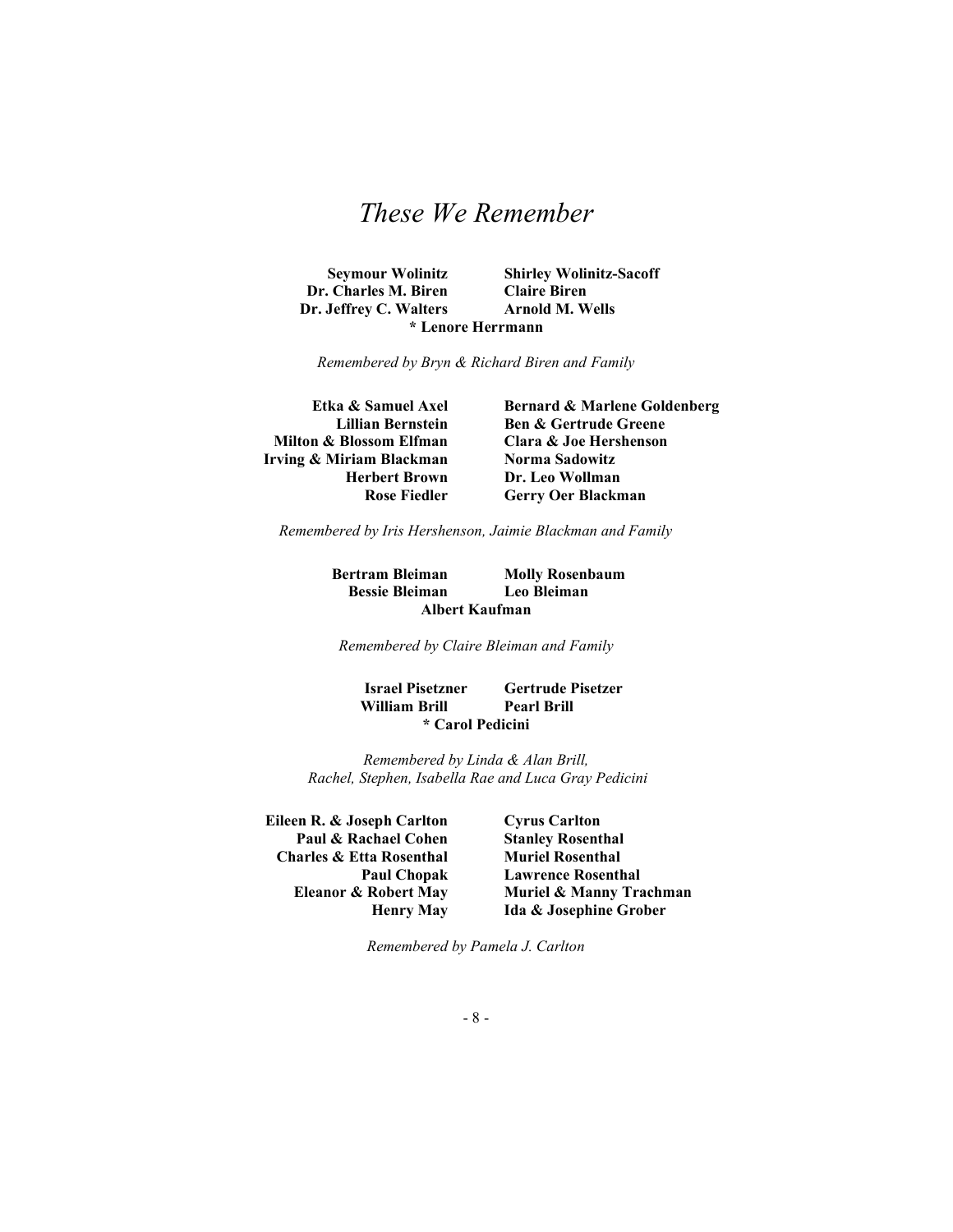Jean Neiman Herman Neiman \* Daral Neiman

Remembered by the Chason Family

**Mollie & Herman Chernoff** Rhoda Fassberg<br>
Laura & Sidney Don Stuart Schorr Laura & Sidney Don

Joel Chernoff Beatrice & Harvey Don

Remembered by Deborah Chernoff, Marc, Laura & Ryan Chernoff, Karen Chernoff

Katy Silverman Robert Cohen

Burton Cohen Jesse G. Silverman

Remembered by Marianne Cohen

**Steven Cohen** 

Rosella Cohen Sylvia Rodman<br>Steven Cohen Linda Scher

Remembered by Maxine Cohen

#### Allan Weissglass

Remembered by Cohen / Weissglass Families

Richard Diamond Alice W. Blach Gertrude Newhouse Diamond Harold B. Blach

Joseph H. Diamond Naomi Newhouse Jablons

Remembered by Alice Diamond and Family

Joy Paula Duskin

Arthur Duskin Barriette Duskin<br>
1988 v Paula Duskin Sanford Duskin

Remembered by Jay, Karen & Jonathan Duskin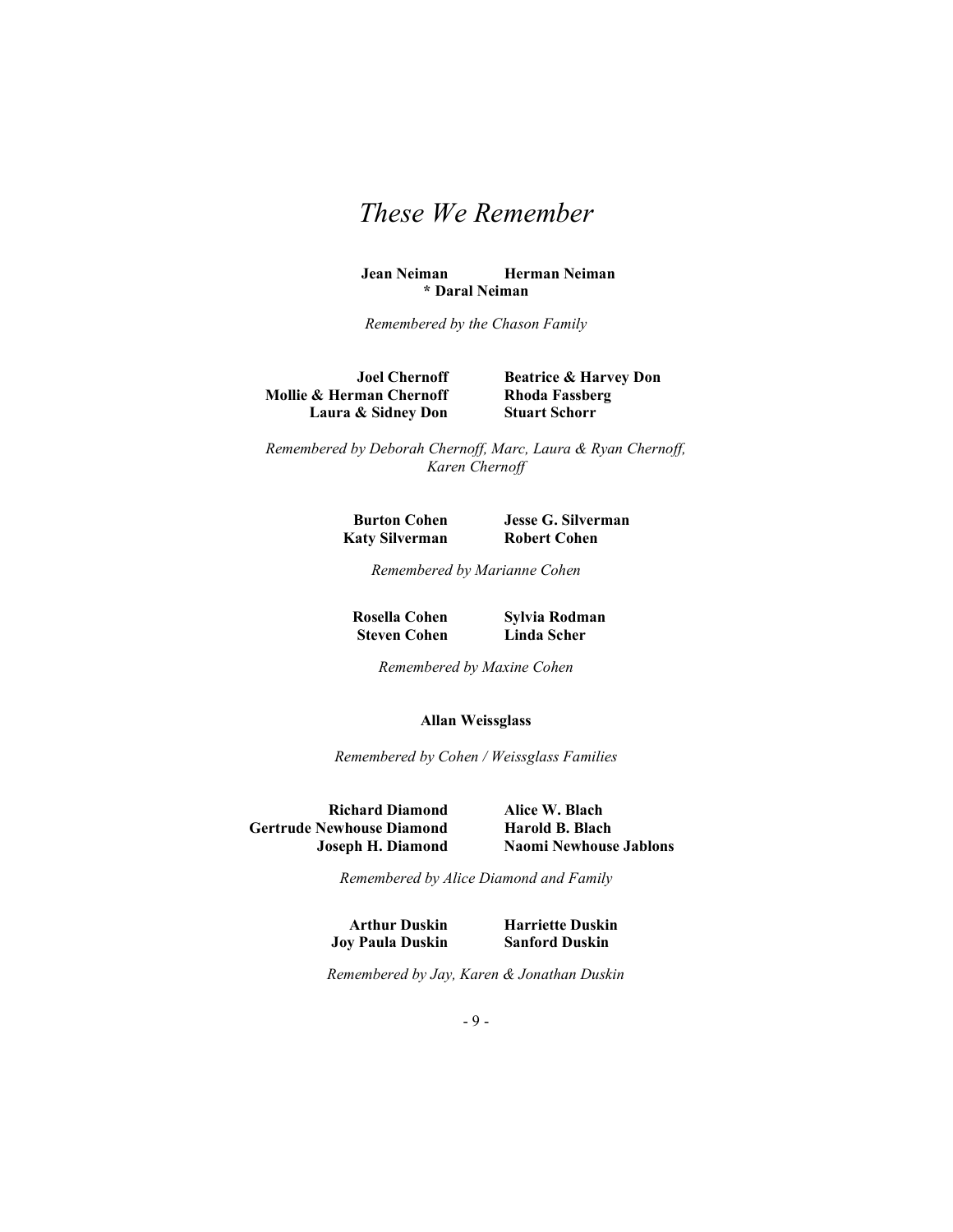| <b>Pauline Eicoff</b>      | <b>Hyman Rosenberg</b> |
|----------------------------|------------------------|
| <b>Benjamin Eicoff</b>     | <b>Al Abe Rebold</b>   |
| <b>Josephine Kaplan</b>    | Laura Bank             |
| <b>Anna Solow Saks</b>     | <b>Martin Libowitz</b> |
| <b>Rita Saks Rosenberg</b> | <b>Jean Sherlip</b>    |
| <b>Ruth Becker</b>         |                        |

Remembered by Tania and Richard Eicoff and Vivian Rebold

\* Phyllis Elman Samuel Elman Irving Bankofsky Sophie Elman Shirley Bankofsky Rebecca Elman Ira Bankofsky Pincus Elman Mamie Bankofsky Lena Brashowitz Fanny Miller Yetta Miller

Jack Bankofsky Harry Brashowitz Ike Miller Carole Lachman

Remembered by Eddie Elman and Family

| <b>Mildred Gold</b>    | Carole Lachman        |
|------------------------|-----------------------|
| <b>Murray Gold</b>     | <b>Alex Del Rio</b>   |
| <b>Caroline Elrich</b> | <b>Darrin Pinsker</b> |
| <b>Samuel Elrich</b>   | <b>Grace Carloni</b>  |
| <b>David Elrich</b>    | * Muriel P. Schwartz  |
| <b>Lawrence Talish</b> | * Susan Scherker      |
| * Phyllis Elman        | * Maurice Schlefstein |
| * Phillip To           | * Erica Greenbaum     |
| * Sharon Friedman      | * Irwin Magnus        |
| * Phyllis Prosaw       | * Eleanor Nalitt      |

Remembered by Phyllis & Harry Elrich and Family

J. Julius Fanta Irene Gross Fanta

Remembered by Steven & Victoria Fanta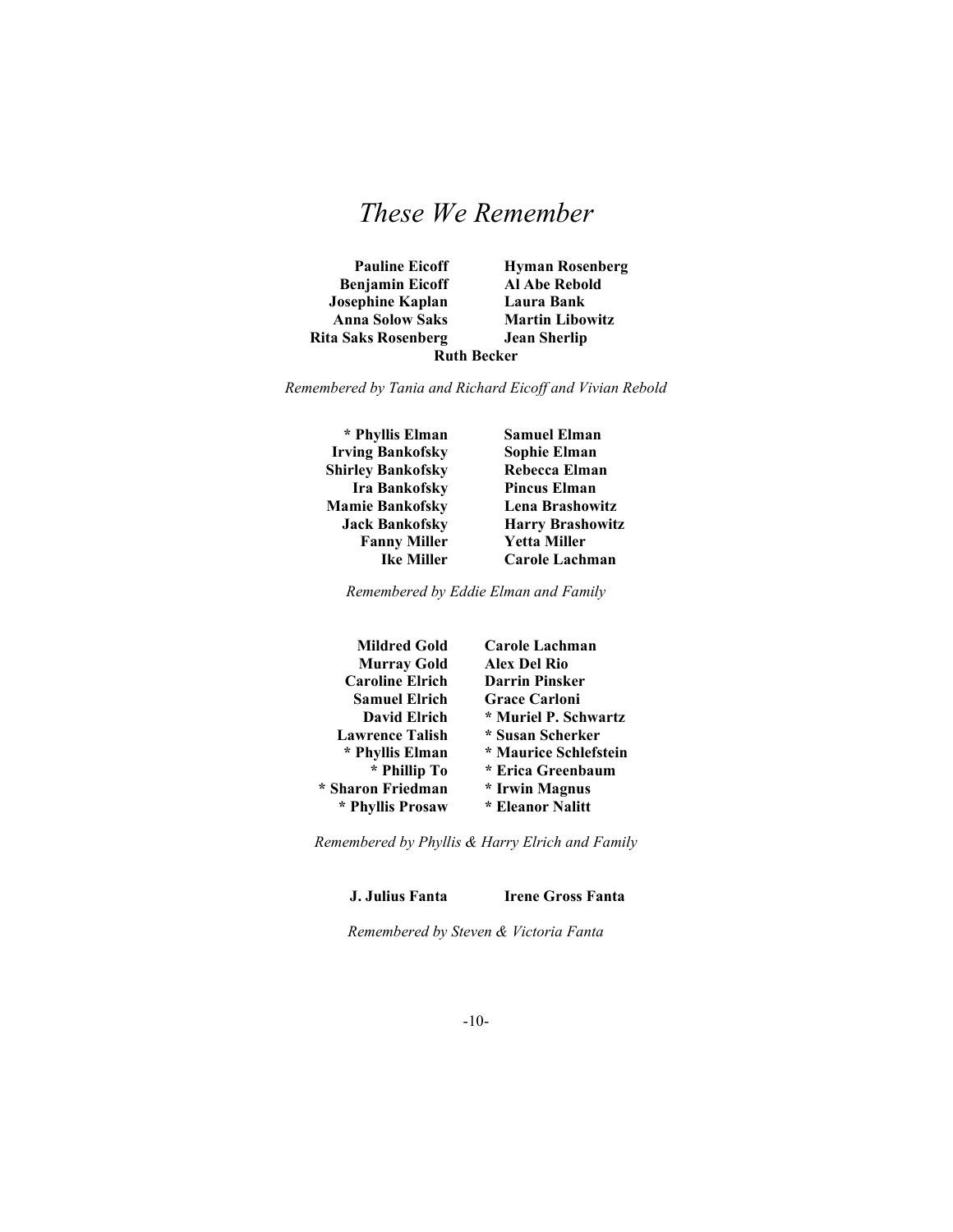Irving Spector Pauline Spector Estelle Reuben

Remembered by Deanna and Jeffrey Feder

Stuart Feigelman Henry Hartman Milton Feigelman Jeanette Kunkes Ruth Feigelman-Kosnitsky Simon Kunkes Norman Feigelman Phil Kosnitsky

Fred Feigelman Mildred Hartman

Remembered by The Feigelman Family

Millard Siegler Lena Kandel Max Feuerstein Joseph Kandel George Siegler

Ida Popkins Sadie Siegler

Remembered by Lester & Sandy Feuerstein and Family

Rose Vizak Ida Gross<br>Abraham Vizak Shirley Fla Reeva Locker Herbert Flaum Herman Gross Earl Gross Clara Schneider

**Shirley Flaum** 

Remembered by Janice Gross and Larry Flaum and Family

Reg Freedman Jack Freedman<br>Paul Kutell Mary Freedman **Mary Freedman** Bea Kutell Barbara Freedman

Remembered by Sue and Jack Freedman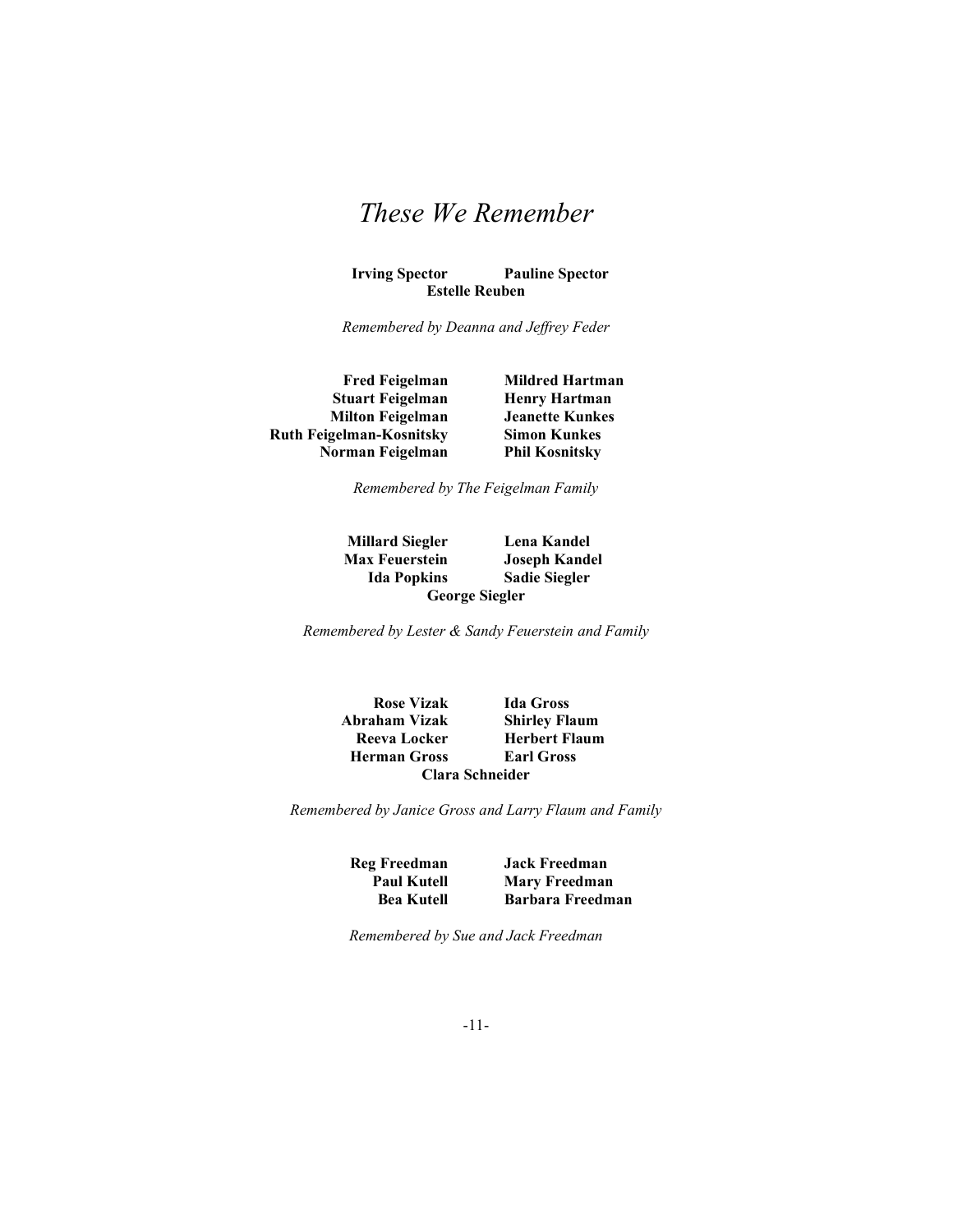| <b>Mary Berlin</b>  | <b>Louis S. Berlin</b> |
|---------------------|------------------------|
| <b>Hannah Fried</b> | <b>Jack Fried</b>      |
| Debra L. Fried      | Gary E. Fried          |
| <b>Jerome Fried</b> |                        |

Remembered by Barbara Fried and Family

Bernard Friedman Frances Friedman

Remembered by Sharon Friedman and Andrea Bernstein

Abraham Friend Anna Eisner Herman Schnittman George Eisner Elaine Schnittman Jacob Eisner Max Schnittman Scheindel Eisner Minnie Schnittman Naftali Birnbaum<br>Malka Lowner Yachod Birnbaum

Yachod Birnbaum

Remembered by Miriam Friend

| <b>Thelma Fuller</b>    | <b>John Oschinsky</b>     |
|-------------------------|---------------------------|
| <b>Leah Oschinsky</b>   | <b>Aurora M. Valentin</b> |
| Dr. Lawrence Oschinsky  | Dr. Vito V. Valentin      |
| Dr. Ricardo M. Valentin | * Renato de Mesa          |

Remembered by Scott, Lourdes, Dan and Leah Fuller

#### James Gamble

Remembered by Jake Gamble

Edith Gamoran Emanuel Gamoran Abraham C. Gamoran Edward C. Frey Samuel Gamoran Helen E. Frey Mamie Gamoran Charles Fetter Benjamin Gamoran Mildred Murphy

Remembered by Joseph & Karen Gamoran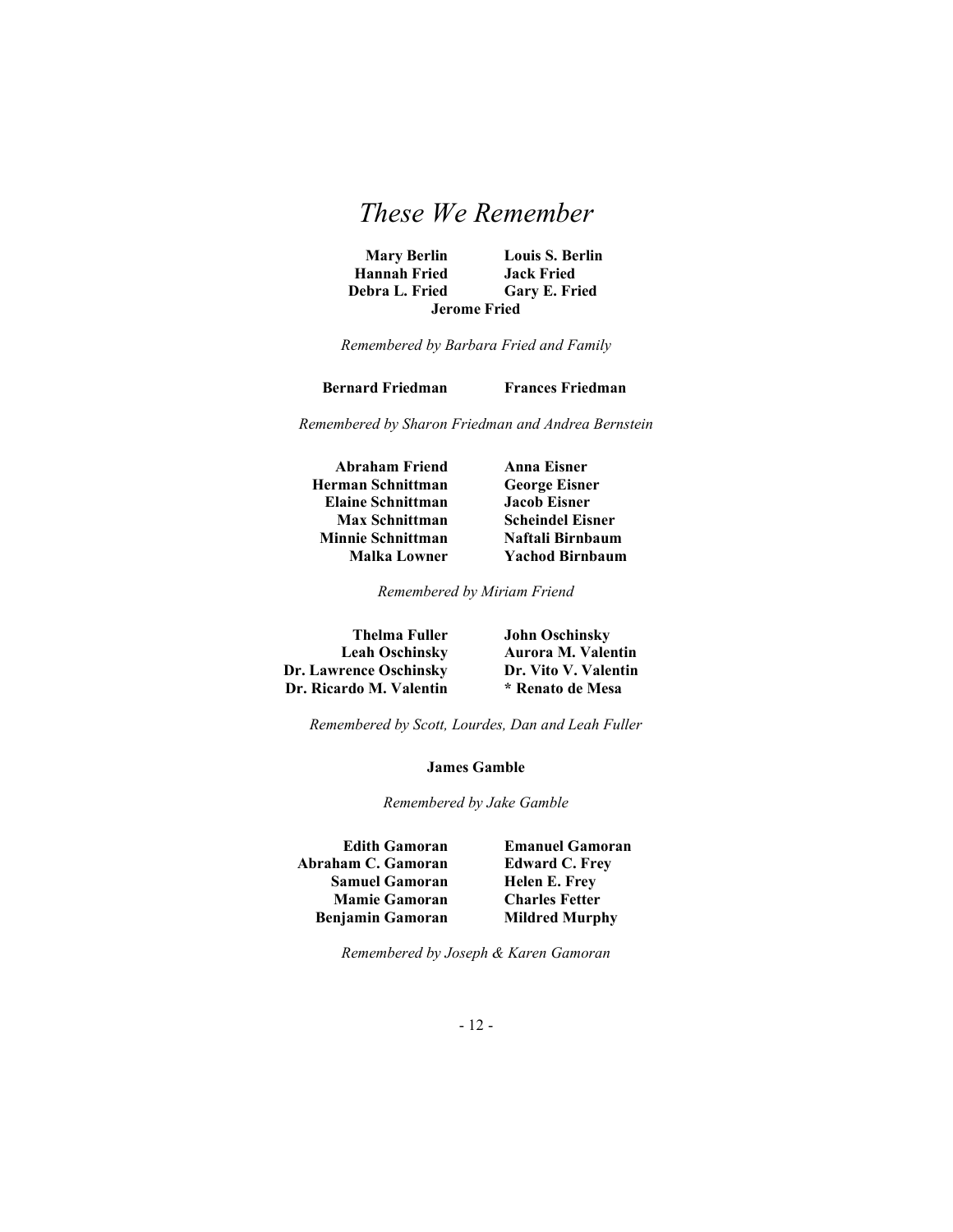| Elizabeth Greenfield      | <b>Murray Ganz</b>  |
|---------------------------|---------------------|
| <b>William Greenfield</b> | <b>Harriet Ganz</b> |

Remembered by The Ganz and Greenfield Families

Sarah F. Tatt Florence Dorf Samuel Tatt **Edwin Dorf** Joseph Gershansky Charles Herrmann Ethel Gershansky Mildred Herrmann Goldie Ruskin Roberta Ruskin Schwartzwald Abe Ruskin Gary Bobb \* Theodore P. Ruskin

Remembered by Libby & Ira Gershansky Sarah, Aaron, Eli & Gabriela Herrmann

Eleanor Goldberg Aaron Parness Malvina Goldberg Eva Parness Sidney Goldberg Bea Weinberg Harriette Goldberg David Balacaier Herman Goldberg Robert Goldberg Gloria Balacaier

Remembered by Joel, Jason & Shira Goldberg

Ignacio Vinocur Deborah Gornstein

Clara Vinocur David Gornstein Jorge Vinocur Moises Gornstein

Remembered by Siliva and Sam Gornstein

\* Erica Greenbaum Julie Ibson Peggy Bachman-Boyer Greg Overberger Charles Overberger

Isadore Gromfine Peter John Overberger **Elizabeth Overberger** 

Remembered by John and Sam Greenbaum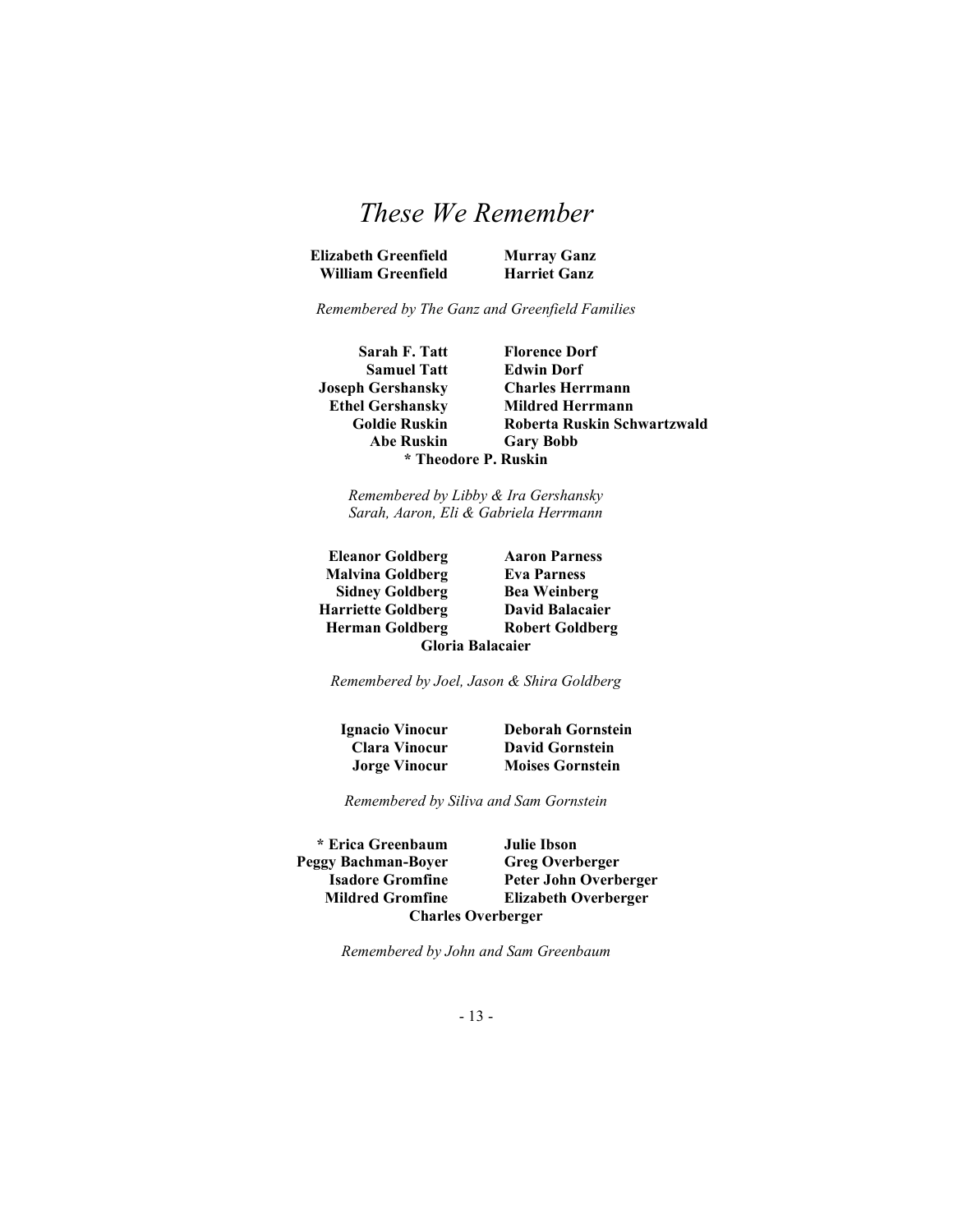| <b>Jack Ginsberg</b>   | <b>Harry Stegman</b> |
|------------------------|----------------------|
| <b>Millie Ginsberg</b> | Alice Stegman        |
| <b>Joseph Snow</b>     | * Esther Snow        |

Harry Stegman \* Esther Snow

Remembered by Penny and Ronald Greenfield

### Rhea Greenspan

Remembered by the Greenspan Family

Hela Mydlarz Rose Grodman Jacob Mydlarz Zelik Kleiner William Grodman Susan Kleiner Fodor Murray Kleiner

Remembered by Grodman and Silverman Families

Shirley Ann & Solomon Hirsh Blanche Dembiner Rea & Joseph Silberberg Charles Gross Ronnie Himmelstein Victor Gross Sarah & Sol Gross Alek Krakowski

Julius & Celia Holtz Jennie & Harry Dembiner Gussie Aronowitz Samuel & Lillian Stutz Benjamin Hirsh Sylvia & George Kaplan Mollie & Charles Hirsh Herbert & Roselyn Gross Harold Hirsh Harry & Cassie Gross Estelle Gootenberg Sylvia & George Gross Gertrude Gross Leonard Silberberg \* Harry Bialor Leah Korman Ducker \* Susan Scherker Joseph Korman

Remembered by Karen & Jerry Gross, Marc, Cara, Henry & Ian Gross, Shari Gross and Renee, Allan. Ethan & Simon Unger

Sam & Gussie Grossman Leon Grossman Loretta Grossman Eli Grossman Irving Grossman Edith Fazio Nathan & Muriel Frantz

Remembered by Arnold & Sheila Grossman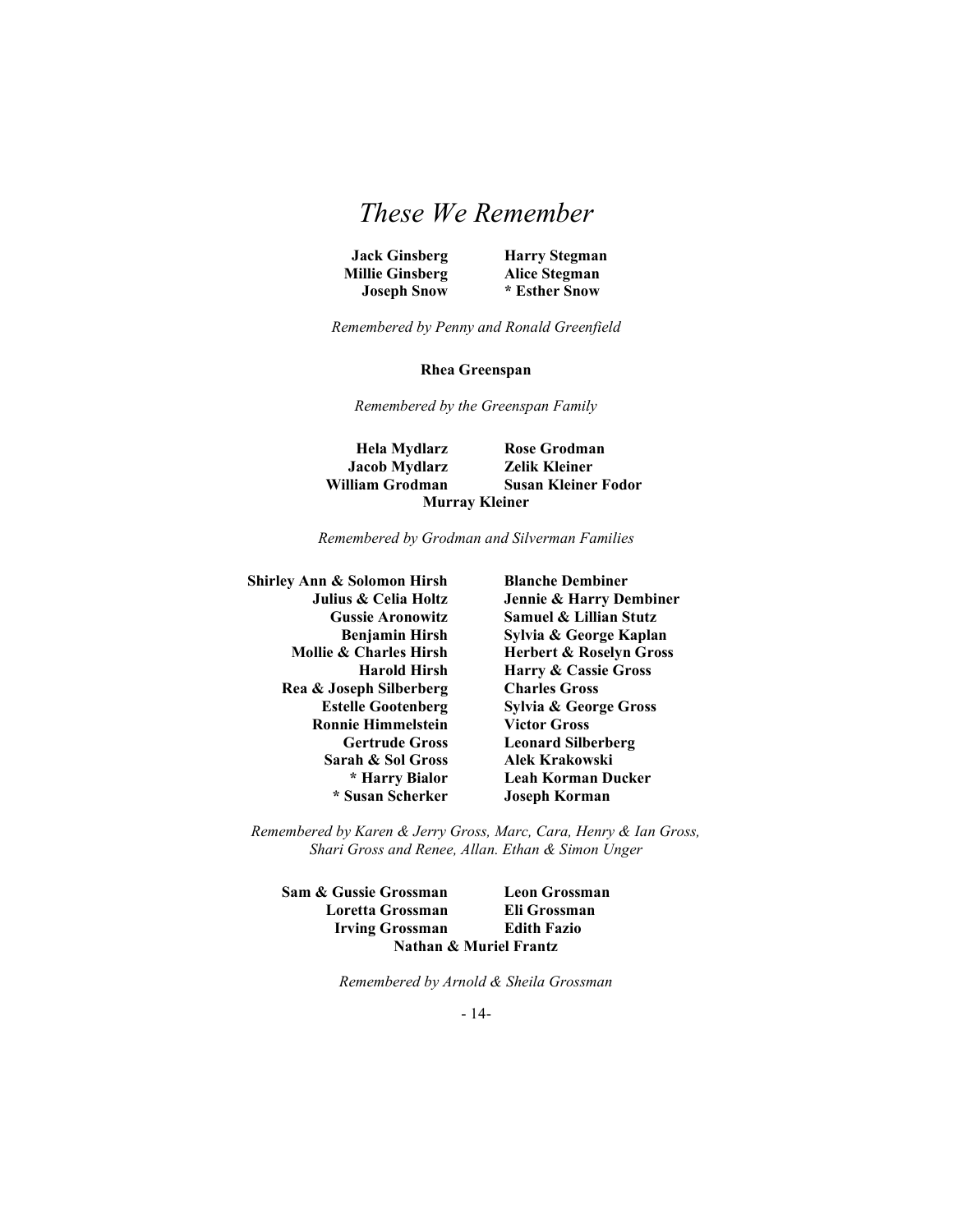#### Rita Guttsman Joseph Pollak Al Guttsman

Remembered by Dennis, Claire & Jory Guttsman, Zofia Pollak, Judy Guttsman Barani Tansy

> Bernard Haber Alex Gordon Malka Vladimirskaya Esther Gordon Aaron Habergritz Shirley Haber William B. Haber Leah Haber

Dinah Habergritz Boris Kapustyansky Paul Haber Arnold Gordon Louis Haber George Habergritz

Remembered by Craig & Milena Haber

Bernice & Walter Hanibal Hariett & Hy Sloane JoAnne Hanibal Martin Hoffman Maude & Louis Kunofsky Steven Sloane Israel & Mollie Kantrowitz Freda Sloane Sam & Lena Tannenbaum Cary Kanter

Philip Kantrowitz Min & Sid Kanter

Sam Tepper

Remembered by Linda, Larry, Brian, Rachel Hanibal and Sal & Jaclyn

Irving Hecht Carlos Farina Ruth Hecht Rose Piccolo Esther Goodfriend Ralph D. Piccolo Sam Goodfriend Walter Hailey Ike Goodfriend Ben Corn Lee Goodfriend Norman Eckert The Six Million The Men and Women of 2001 World Trade Center Tragedy Police Officers Killed in the Line of Duty Teachers and Children of School Shootings

Remembered by Fred and Roselle Hecht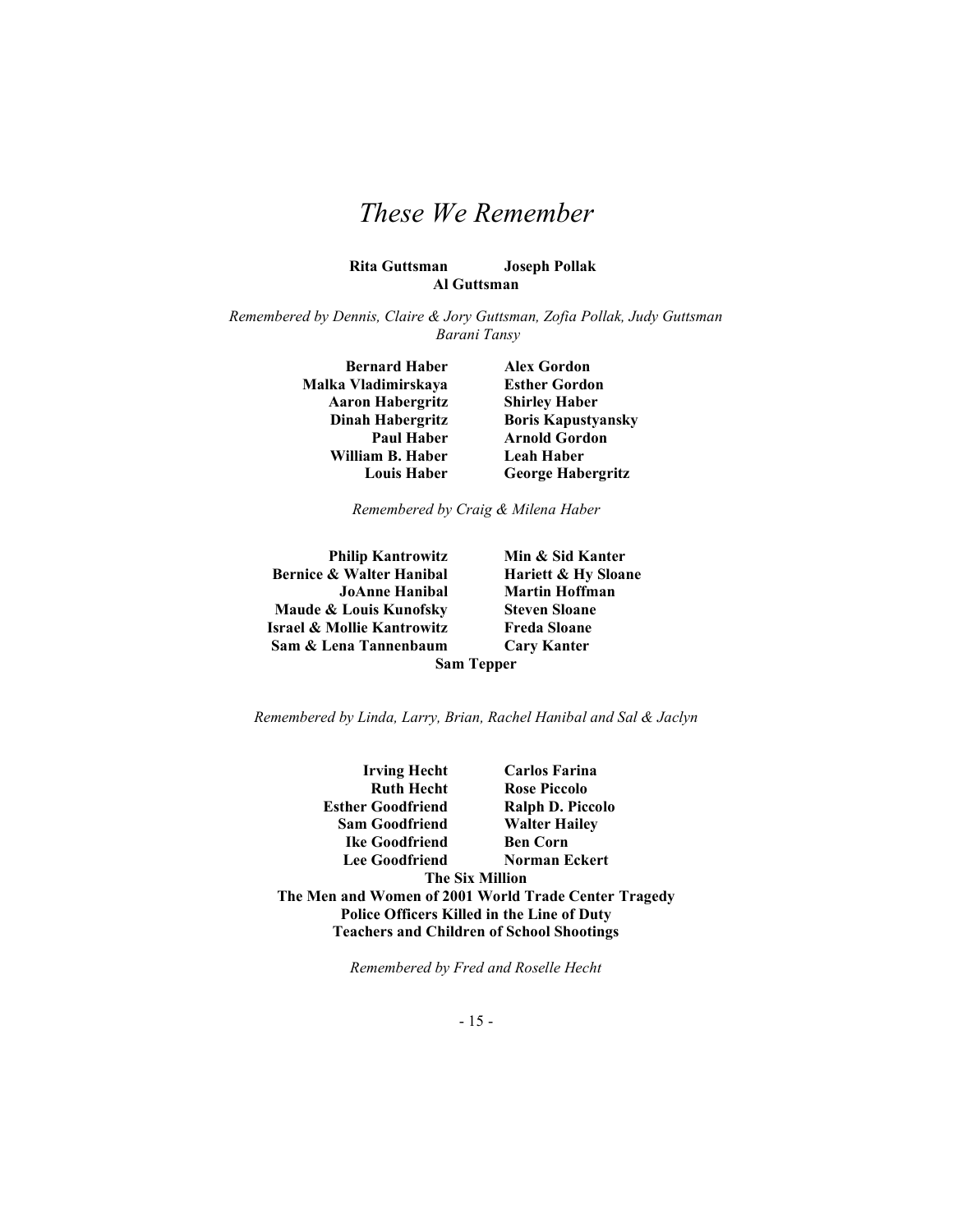Bert Bronzaft Melvin Feil Bella Bronzaft Catherine Ann Howald Falik Bronzaft C. Douglas Howald Ida Cohen Mary Howald Morris Cohen Freddi Rapport Isabelle Dwan Ruth Cohen Ed Bethea Brenda Freeman Maurya Hogan David Freeman Lydia Howald Marlene Galarza Maggie Sherman Mary Billington Marie Shear Rena Roseman \* Cheryl Okorofsky

Remembered by Rabbi Michael, Robin, Brian & Kevin Howald

Dorothy Smith Barnett Kadin Samuel Smith Stanley Kadin Marionbetty Klein Nancy Kadin \* Irving Smith

Max Kadin Edythe Schott Kadin

Remembered by Ada Kadin & Family

Charles Kalish Glenda Kalish

Remembered by Wayne Kalish & Marilyn Kalish

Esther Dumont Dorothy Kaner I.M. Dumont Roy Dumont **Charles Kaner** Sonya Dumont<br>Stuart Glazer Larry E. Dumo Larry E. Dumont

Remembered by Wally & Davida Kaner and Family

- 16 -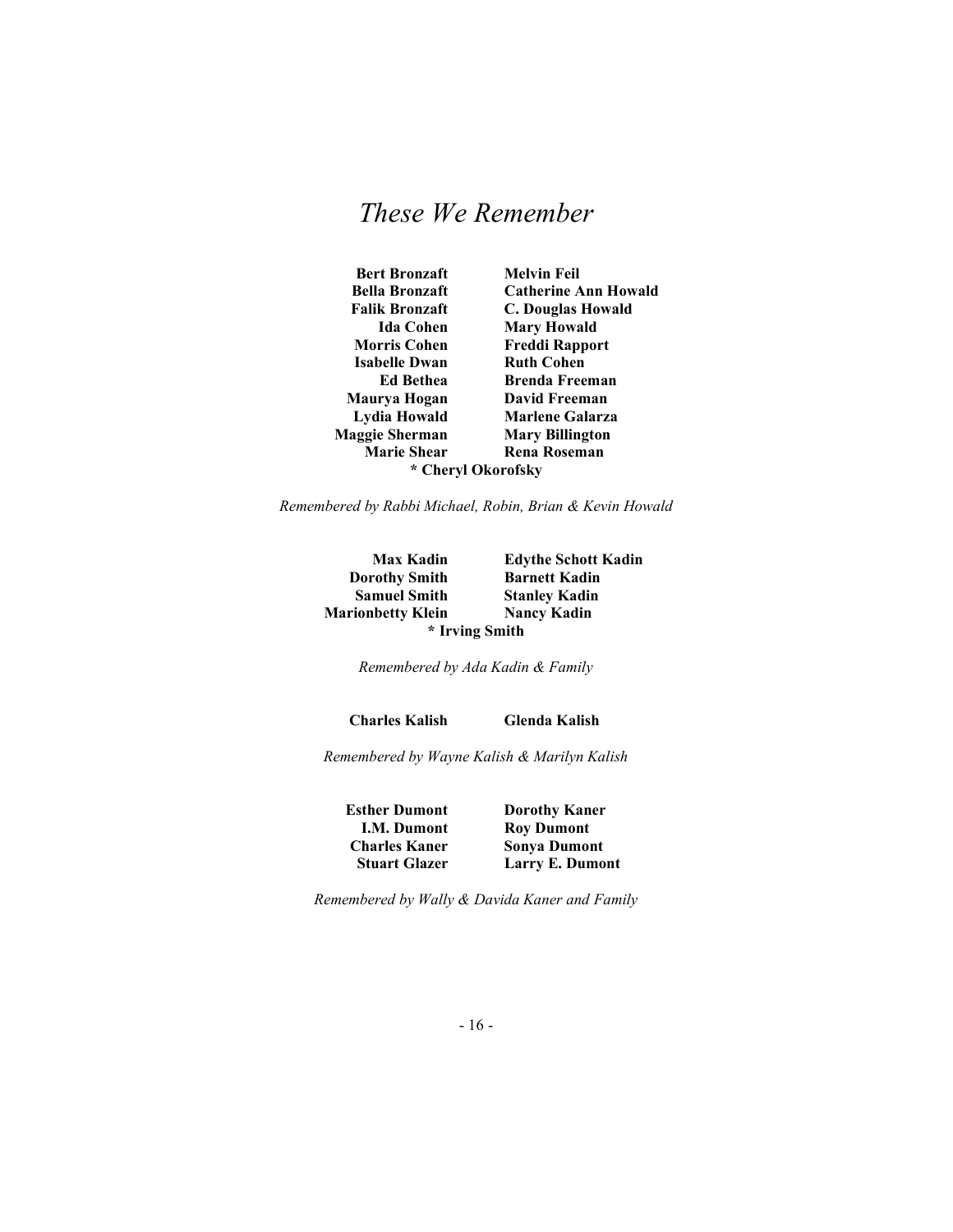Harriet Alper Ruth Smallberg Blumenreich Gertrude Newhouse Diamond Arlene Blumenreich Andelman Jennie Blumenthal Helen Diamond<br>Mildred Matisoff Andelman Louis Blumenthal Leo Diamond Mildred Matisoff Andelman Louis Blumenthal<br>Samuel Andelman Hersh Blumin Inga Vogel Avins Morris Martin Blumin Anna Dichter Jules Avins Selma Blumin Estelle Dichter Harry Avis Stella Blumin Louis Dichter Nancy Avis **Mary Borack** Lewis Dickar<br>
Meyer Axelrod **Harry Boverman** Martha Dickar Meyer Axelrod Harry Boverman Sophia Axelrod Rebecca Boverman Bertha Dicker Daniel Ballow Edward Brandt Harry A. Dicker Irving Ben Bankofsky Charlotte Braverman Ann "Honey" Docteroff Shirley Bankofsky Cornelius Bregoff Isidore Mager-Drucker Louis Barnet Vera Bregoff Rose Tucker-Drucker<br>
Rose Tucker-Drucker<br>
Rearl Brill Harry S. Docteroff Jean Intrater Baruch William Brill George D. Dub Max Baruch Abraham Brinker Leo Dub Ida Baver Aida Josel Brouse Rose Dunn David Behar Herman Brouse Arthur Irwin Duskin Evelyn Benjamin Esther L. Burger Michael Duskin Louis Benjamin Luz Aponte Burstein Stanley J. Benjamin Irene F. Carducci Eleanor Ecker<br>
Jerome S. Berg Eleen Rosenthal Carlton Felix Ecker Jack Berger Joseph Robert Carlton Jonas Ecker Etylda Berkowicz Joseph Chester Dorothy Bloom Eckstein Klara Berkowicz Abraham Cohen Milton Eisen Leon Berkowicz<br>
Louia S. Berlin Burton Cohen<br>
Burton Cohen Louia S. Berlin Burton Cohen Samuel Jonah Elman Ann Berman Louis Cohen Morton Farr Ettie Berman Mildred Cohen Rhoda Fassberg Joseph Berman Rose Cohen Joyce Feinberg Kalmen Berman Sarah Cohen Benjamin Feitelson Bertha E. Bernstein Savin Cohen Leona Feitelson Elias Bernstein Dr. Harold H. Coppersmith David Feldhamer Jacob Bear Bernstein Lena Moss Davidson<br>
Ruth Bernstein Max Davidson Ruth Bernstein Max Davidson George Feldhamer Victor Bloom Solomon Davidson Pauline Feldhamer

James Borack Paula Brandt Louis Dickstein Camilla Brinker Benjamin Burger Eileen Rosenthal Carlton Barnet Chernow Abraham Cohen Dr. Joseph H. Diamond

Richard E. Diamond Harry S. Docteroff Sophie Elman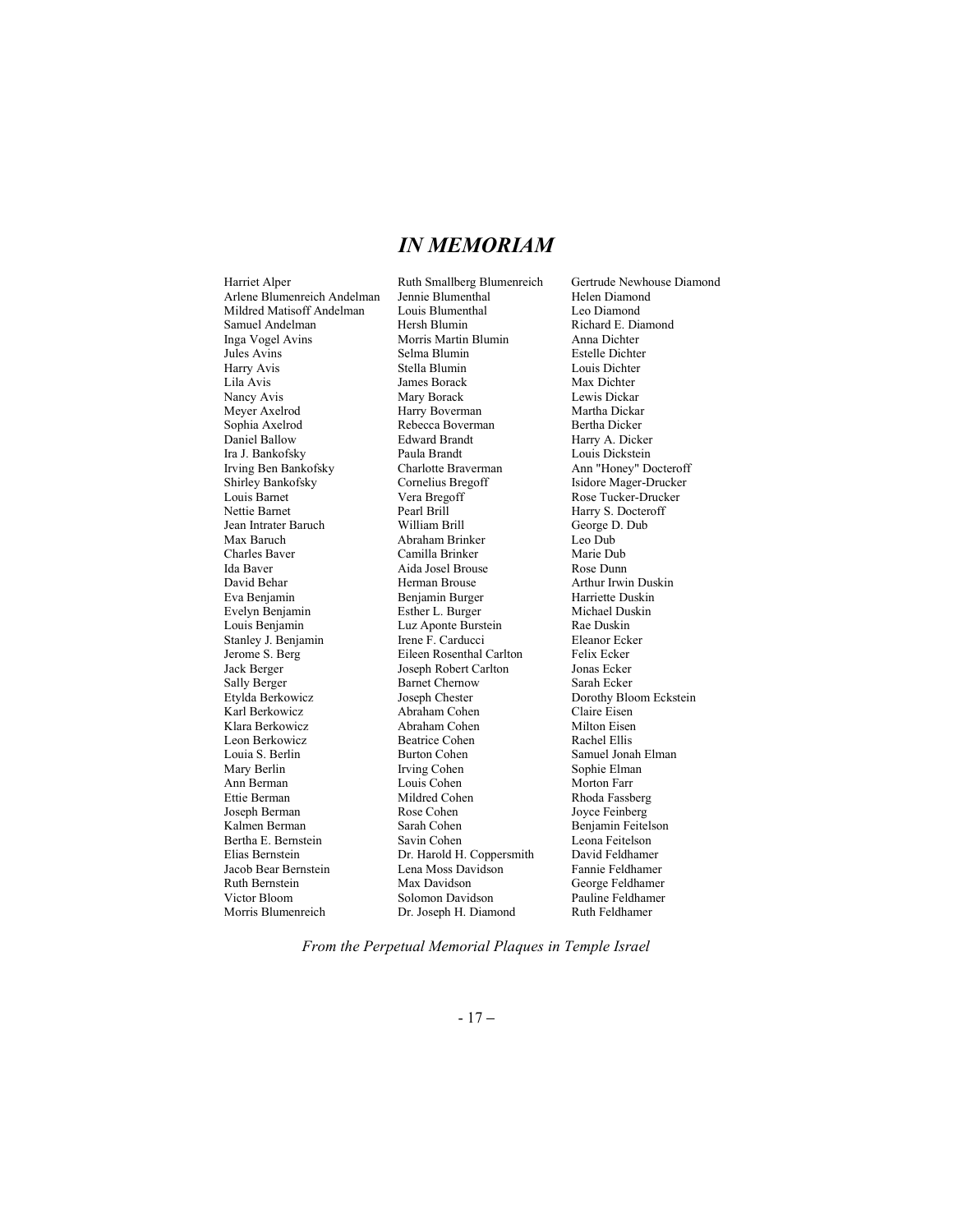Abraham Friend Ralph Friend William H. Grossman Amy Lynne Gaines Esther Goldberg Craig Lawrence Horn<br>Fanny Goldberg Solomon Horowitz Lena Goldberg Mary Indek Adele Goldstein Bernard Jablon<br>
Isadore Goldstein Rose Soren Jablon

Benjamin Feldman Seymour G. Gollubier Alma Rothwein Jacobs<br>Gertrude L. Feldman Steelle A. Gootenberg Sidney Jacobs Estelle A. Gootenberg Sidney Jacobs Rita Feldstein Samuel Gootenberg A. Milton Jacobs, MD<br>
David Fiks Richard Gottfried Alfred Jacobson Richard Gottfried Estera Fiks Pearl Garfunkel Gould Irwin Jaeger Bernice Fine Mary W. Greenberg Morris Jaeger Edward Fine **Abram Greenwald** Rose Jaeger<br>
Rose Fink **Rose Command Rose Search Abram A.** Greenwald Isadore Janatofsky Emma A. Greenwald Murray Fleischman Gertrude Claire Gross Barnett Kadin Gary Evan Fried Ida Gross Max Kadin Jack Fried Paul Martin Gross Emily U. Kahn Jerome Fried **Roselyn Gertrude Gross** Sigfried Kahn<br>
Lillian Friedman Sarah Miriam Gross — Julie Ellyn Kai Lillian Friedman Sarah Miriam Gross Julie Ellyn Kanter Philip Friedman Solomon Jacob Gross Chester Kaplan Chester Kaplan Solomon Solomon Solomon Solomon Solomon Solomon Solomon Solomon Solomon Solomon Solomon Solomon Solomon Solomon Solomon Solomon Solomon Solomon Solomon Solo Gussie Friend **Anne Grossman** Yetta Kaplan<br>
Hedy Friend Esther Haber Grossman Malcolm Kass Hedy Friend Esther Haber Grossman Malcolm K<br>
Julius Friend Jack Grossman Joan Kass Jack Grossman Joan Kass<br>William H. Grossman Mina D. Katz Samuel Friend Shirley Haber Siegfried Katz<br>
Sigmund Haber Simmer Shirley Haber Sieher Katzman William L. Garfunkel Pauline Hausman Pauline Hausman<br>Charles Gerb Permee Heitowit Permour Kemp Charles Gerb Florence Heitowit Seymour Kempner Regina Gerb Morris Israel Heitowit Joseph Kerstein Benjamin Herman William Glassman Ida Herman Ida Herman Aaron Kessler<br>Leo Glazer I Leonard Hirschman Beni Kessler Leonard Hirschman Edith Gloates Shirley Ann Hirsh Ethel Kessler<br>Mildred Gold Solomon Eugene Hirsh Mary Kessler Solomon Eugene Hirsh Murray Gold Celia Holtz Edward Kitoff Seymour David Gold Julius Holtz Jacob Kitoff<br>
1991 - Craig Lawrence Horn Rose B. Kitoff Harry Goldberg Florence A. Hurkin Goldie S. Klauber<br>1991 - Lena Goldberg Mary Indek Goldie S. Klauber Louis Goldberg Arthur B. Isaacs Valerie F. Klauber Malvina Goldberg Askel Isaacs Sallie Rae Klaw Mary Goldberg Carl D. Isaacs Gina Kleinfeld Nathan Goldberg Doris Isaacs Lazar Kleinfeld Sidney Goldberg **Jessie S. Isaacs** Estelle Kleinman<br>
Adele Goldstein **Bernard Jablon** Jack Kleinman Isadore Goldstein **Isablon** Rose Soren Jablon **Esther Kobak**<br>
Reatrice Gollubier **Naomi Newhouse Jablons** Samuel Kobak Naomi Newhouse Jablons

Edythe Schott Kadin Howard H. Kafka Dr. Joseph C. Klauber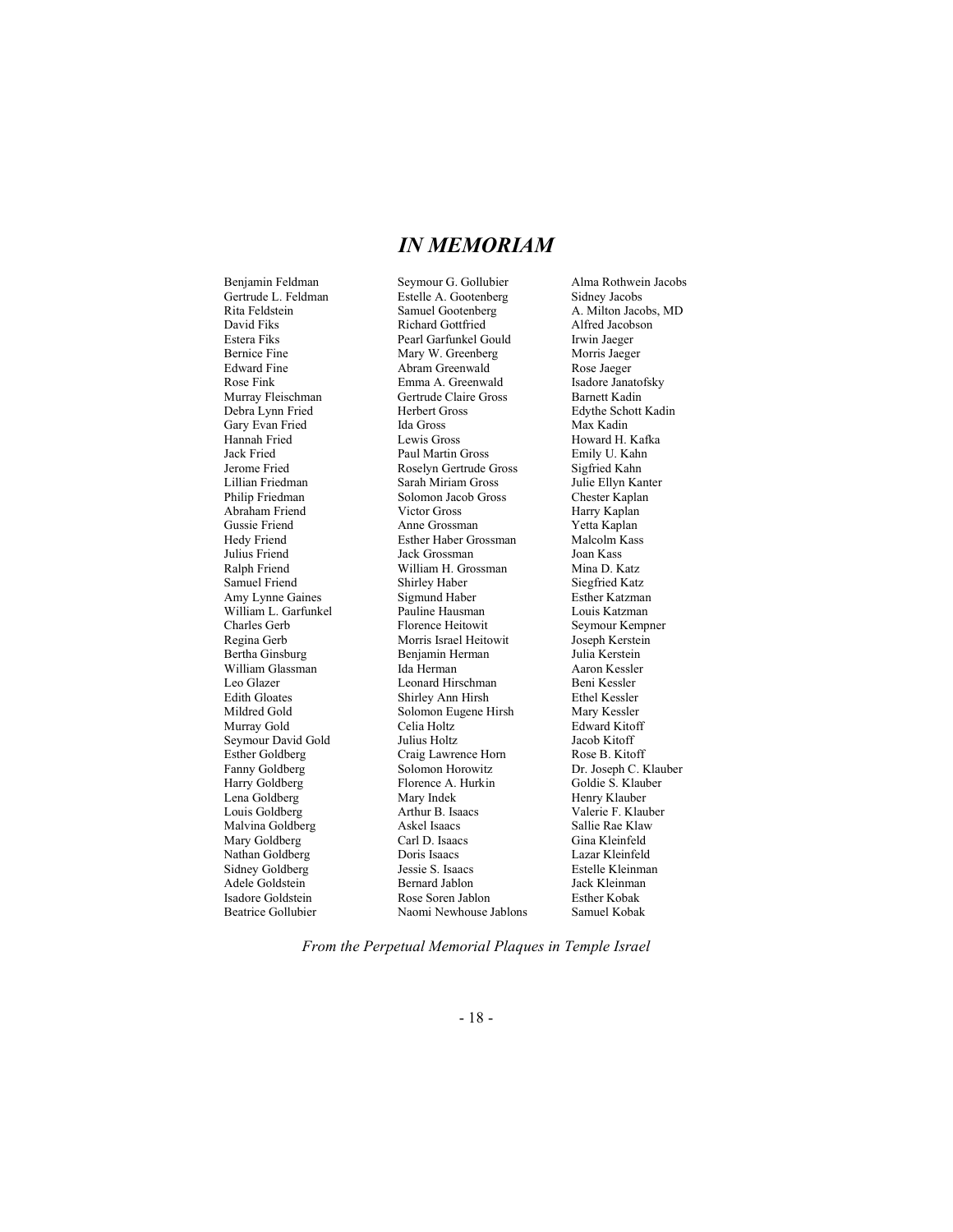Evelyn Ruth Konigsberg Fannie Kruger Levy Louis Marshon Robert Koren **James J. Levy** Rose Marshon Mark Kopstein Nathan Levy Bernard Meichenbaum Golda Kramer Daniel Lewin Albert Melniker Moshe Kramer Betty Liebowitz Dorothy Melniker Harriet Lippman Kramer Coscar Liebowitz Phillip Salvatore Menna<br>
Rabbi Marcus Kramer Doris Lipp Cantor Jan Mevel Rabbi Marcus Kramer Jerome Krant, MD Joseph Yale Lipp Bert Meyerberg<br>
Howard Michael Krisberg Edward Lipsitz Brenda Meyerberg Howard Michael Krisberg Kermit Krisburg Joseph J. Lipsitz Kitty Meyerberg Minnie Kruger Lillian Lipsitz James Alvin Meyers Bess Davidson Krupa Marilyn W. Lipsitz Paul Miller<br>
Rebecca Lauren Lipsitz Fdith Mintz Barbara Kurlander Rebecca Lauren Lipsitz Edith Mintz Charles Kurlander Abraham Lipson Nathan Mintz Ethel Kussner Tillie Lipson Irving J. Mogol Paul Kussner Frances Lipston<br>Beatrice Lachman Sol Lipston Carole R.Lachman Rosalie Mord Litinsky Reuben Mord Robert T. Lane, FDNY Henriette G. Lang Benjamin J. Lustig Sidney Morse<br>
Jacques J. Lang Elias Albert Lustig Brian Robert N Audrey Lasher Esther Lustig Cary Motelson<br>
Richard Lasher Florence Lustig Steven Motelson<br>
Florence Lustig Steven Motelson Ada Lauter Dr. David J. Machol John David Muhlfelder Samuel Joseph Lauter Josephine Mac<br>Louis Lawch Magnus Louis Lawch **Irwin Magnus** Barry Allen Nadel<br>1991 - Peter W. Lawson **III Superversion Superversion Communisty** Superversion Suzanne Michele Karle W. Lee **Rose Mallinger** Alvin Seymour Nalitt<br>
Marian Lee **Anna Parker Mamok** Arving Nalitt Murray Lee Dr. George Mangeim Joy Nalitt Abraham S. Lehrer David Manger Robert Jerome Nalitt A. Leikensohn, MD Frances Mantell Sanford Raymond Nalitt Ben Levee Cecil Mantell, MD Charlotte Nash Harry Levee Edward Marcus Peter Nash Sedge Levee Frances Marcus Milton Lester Neimark Augusta Levin Richard B. Marcus Greta Newman Rubin Levine Lena Levinson Katherine Marks Lillian Parker Otis

Kenneth William Lipsitz Anna Parker Mamok Irving Nal<br>
Dr. George Mangeim Ioy Nalitt Charlotte Manger Murray M. Marcus, MD Joseph Newman<br>Jose Marks Carl Orland H. Edward Marshon

Ruth Meichenbaum Bonnie Mae Mogol Marie Isaacs Mord Sidney Lachman Henry Litinsky, MD<br>
Robert T. Lane, FDNY Richard Litkofsky David Morse Brian Robert Motelson Steven Motelson Suzanne Michele Nadel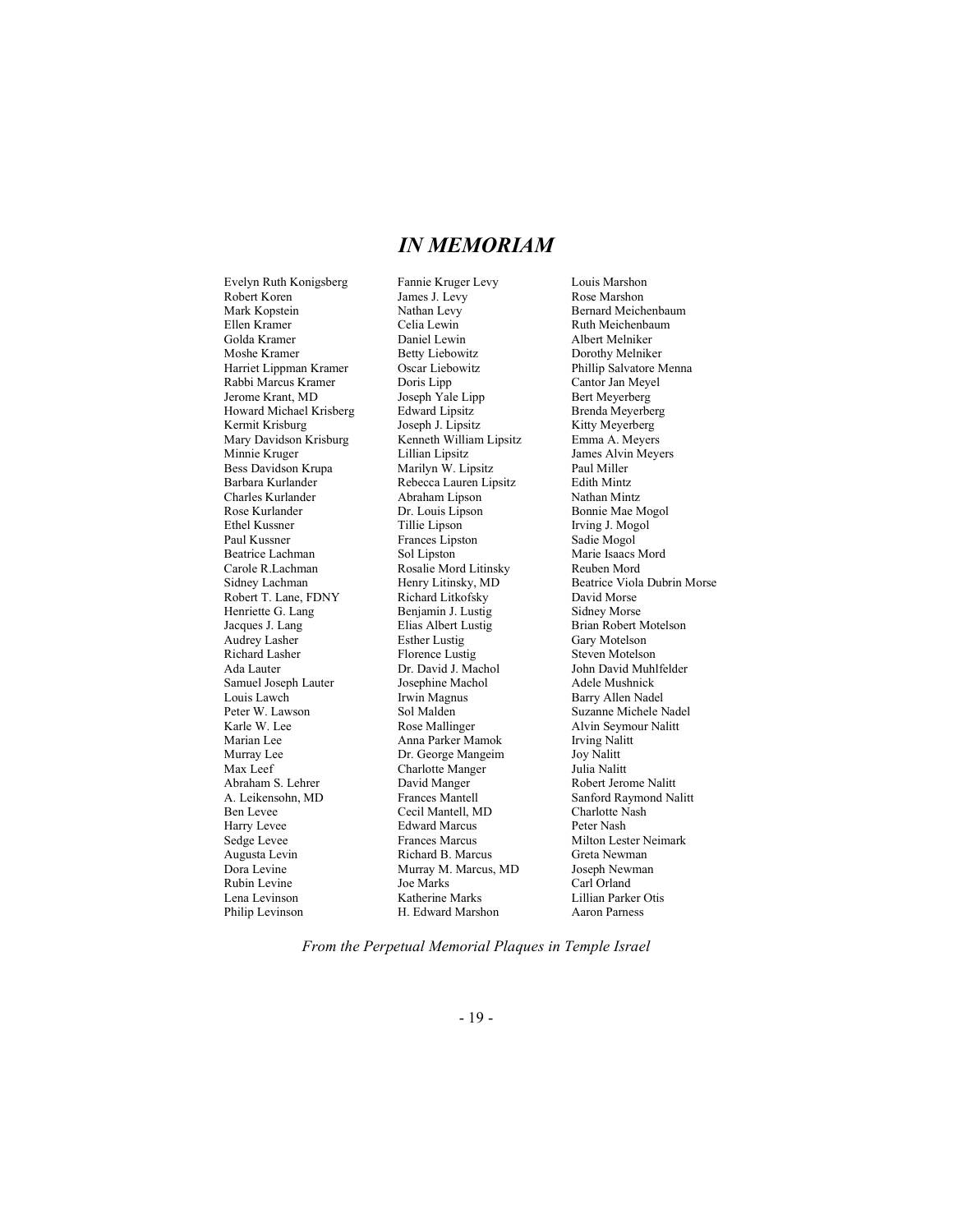Rinnette C. Peterson Cecil Rosenthal<br>Gertrude Pisetzner David Rosenthal Rosa Pollak John Garand Rowan<br>Sofia Pollak Schwarz Benedict Schwarz Benedict Schwarz Schwarz Schwarz Schwarz Schwarz Schwarz Schwarz Schwarz Louis Rashkin

Evelyn Parness Charles Rosenberg Isaac Schreiber<br>
Dorothy Sadie Peretz Dora Isaacs Rosenberg Selma Schreibe Dora Isaacs Rosenberg Selma Schreiber Kenneth Peretz Israel J. Rosenberg Sheila A. Schreiber<br>
Jacob Rosenberg Steven Schreiber<br>
Steven Schreiber Jacob Rosenberg Lee Pessah Freda H. Rosenblum Herman Schuman Victor Pessah Howard Rosenblum Jeanette Schuman Gertrude Pisetzner David Rosenthal Abraham Schwartz Israel Pisetzner Dr. Rudolph Roth Frieda Frances Schwartz Rose Roth George Schwartz William Pollack Betty S. Rothaus Betty Schwartz<br>Abraham Pollak Irving E. Rothaus Sam Schwartz Irving E. Rothaus Joseph Pollak Harry Rothman Simon Schwartz Markus Pollak Carol Lawson Rouhier Sylvia Schwartz Pearl Poritz Samuel Rubenstein Arthur M. Selznick<br>
Jacob Price Florence Ruskin Harry Selznick Jacob Price Florence Ruskin Harry Selznick<br>
Mary Price Hyman Ruskin Lillian Selznick Peter Prosaw Shirley Wolinitz Sacoff Seymour Purow Jacob L. Salmirs Shirley Shapiro Etta Rabin Philip Sandler Samuel Sheirr Gertrude Sappin Jerry Rabinowitz<br>
Louis Radin<br>
Louis Radin<br>
Louis Radin<br>
Capper Shenman<br>
Capper Shenman<br>
Capper Shenman<br>
Capper Shenman<br>
Capper Shenman<br>
Capper Shenman<br>
Capper Shenman<br>
Capper Shenman<br>
Capper Shenman<br>
Capper Shenman<br>
Cappe Fay S. Schaefer Royal S. Radin Joel I. Schaefer Melvin Sher Annette Mogol Scheiner Mary Raps **Allen Paul Scher Franch Rachel Sheren**<br>1991 - Lillian Scher Franch Rubin Sheren Max J. Reiman Maurice Scher Sidney Sheren<br>
Irene Reiter Murray Milton Scher Sidney Siegel Murray Milton Scher Samuel Reiter Bertha Schlefstein Gussie Siegel<br>
Joan Richter Louis Schlefstein Harry Siegel Louis Schlefstein Samuel Richter Maurice Schlefstein Louis Siegel Anna Robin Amelia M. Schmeidler Millard Siegler Fanny Robin David Schmeidler William Silberberg Samuel Robin Elaine Schnittman George Silberman Fred Rose Lilli Schoenemann<br>Albert V. Rosen Joel Samuel Schoenholtz Richard M. Silberstein Joel Samuel Schoenholtz<br>David Scholar Alice Rosen David Scholar Clara E. Silverberg Dr. Emanuel Rosen Minnie Scholar Anna H. Silverman<br>19 Marbara W. Rosenberg Vernon Vincent Scholar Anna Katy Silverman Vernon Vincent Scholar

Sofia Pollak Florence Rubenstein Dr. William Adler Schwarz<br>Hyman Poritz Philip Rubenstein Mary Adler Schwarz Mary Adler Schwarz Lillian Selznick<br>Samuel Shapiro Mark James Sheirr Eleonore Rose Herman Schnittman Simche David Silberman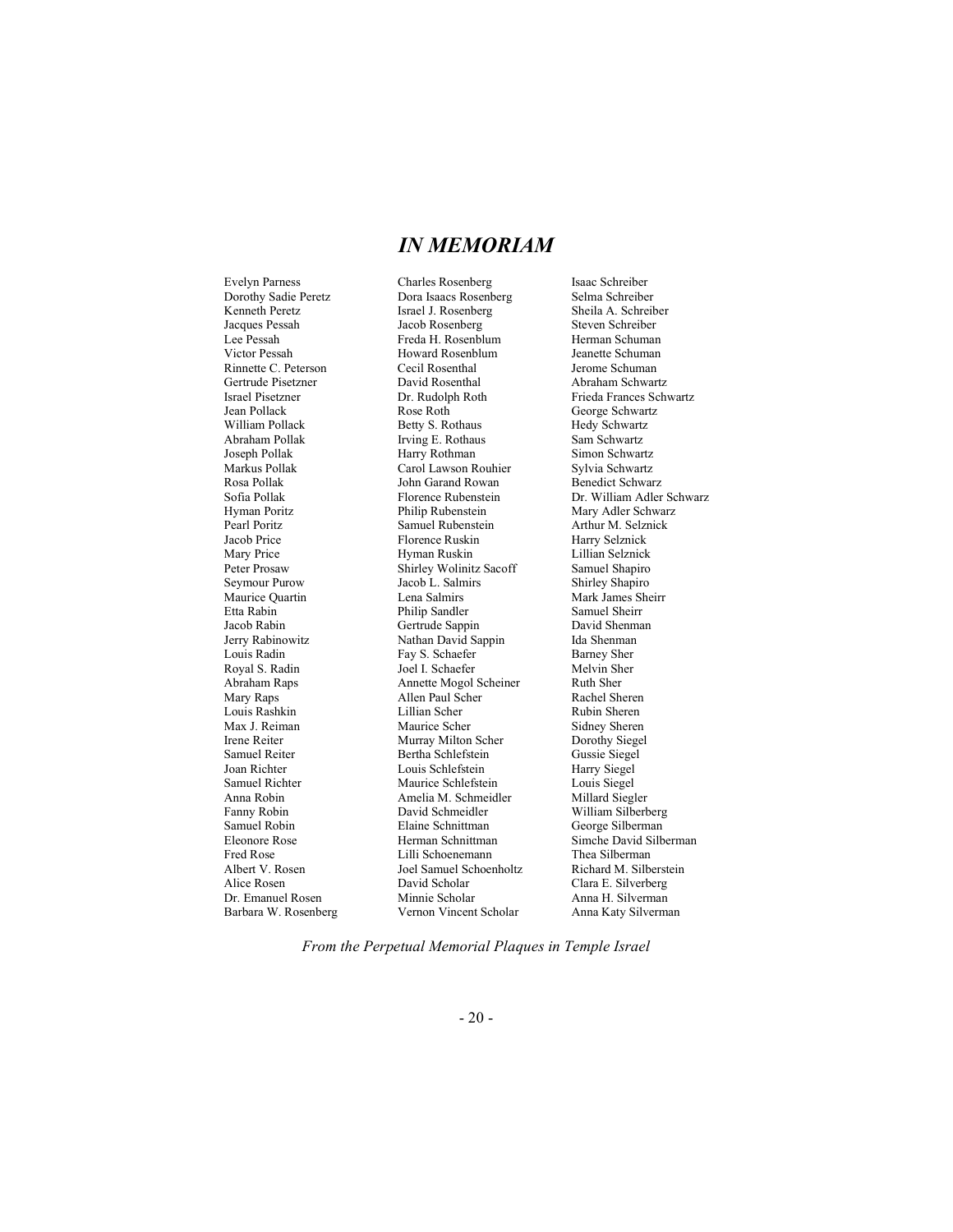Dr. David Bernard Silverman Emanuel Stang Muriel Trachman Ida Silverman **Daniel Stein** Melvin B. Victor Jesse G. Silverman Franklin Joseph Stein Bertel Vogel<br>
Louis Silverman Jacob Stein Myron Walash Louis Silverman Norman Silverman May G. Stein Samuel Walash<br>
Samuel Silverman Mitchell R. Stein Joseph Walter Samuel Silverman Mitchell R. Stein January 2014<br>Sarah Lee Silverman Alexander R. Steinman Sarah Lee Silverman Alexander R. Steinman Dr. Jeffrey C. Walters Hyman Simon Caroline Stern Alexander Weiss<br>
Irving Simon Joseph Stern Lydia Doris Weis Irving Simon Joseph Stern Lydia Doris Weiss<br>Leah Simon Joseph Stern Mary Sachs Weiss Sidney Simon Mollie Stern Milton Samuel Weiss<br>
Sylvan Simon Sondra Stern Celia Weissglass Sylvan Simon Sondra Stern Celia Weissglass<br>
Harriet Simons Augusta Straniere Charles Weissgla Harriet Simons Augusta Straniere Charles Weissglass Lawrence Brook Simons Samuel Surpin Arnold Martin Wells Marian Brook Simons Jacob Suskind Helene Werb Ida Singer Leah Suskind Joseph Werb Morris Singer Ane Sussman Michael S. Slamow Hyman Tantleff Elsie S. Wetschler<br>
Royal Slamow Florence V. Taub Herman Wetschler Sandy Slamow Ira S. Taub Tracy Florence Wilhoit<br>
Dorothy Smith Morris Taub Irving Wilpon Dorothy Smith Samuel Smith **Harriett R. Taylor Leonard Winer Morris Soller Diane Teitelbaum Lillian B. Winer** Yetta Soller Gustave Teitelbaum Abigail Wolchok Marcus M. Soloff Leroy Tepper Sidney Wolchok<br>
Alan M. Soloway Samuel Ira Tepper Seymour Wolinitz Albert David Soren Gloria Tilzer Howard Wolodiger<br>
Ira L. Tilzer Howard Wolodiger<br>
Howard Wolodiger Pauline Spector Lena Tilzer Max Yanowitz<br>
Theodore R. Spiro Louis Tilzer Tillie Yanowitz Theodore R. Spiro Edwin Spitzer **Emmanuel Trachman** Irving Younger Robert Barry Stakofsky

Lynne Robins Steinman Joseph Stern Mary Sachs Weiss Nicholas Straniere Leah Suskind<br>
Ane Sussman<br>
Lewis Werb Diane Teitelbaum Samuel Ira Tepper Ira L. Tilzer Mary Wolodiger<br>
Lena Tilzer Max Yanowitz

Beatrice Simon Estelle Sterenberg Henrietta Gleichman Weiner<br>Bernice Simon Louis Sterenberg Florence Weinsten Florence Weinsten Herman Wetschler Dorothy Wolchok<br>Sidney Wolchok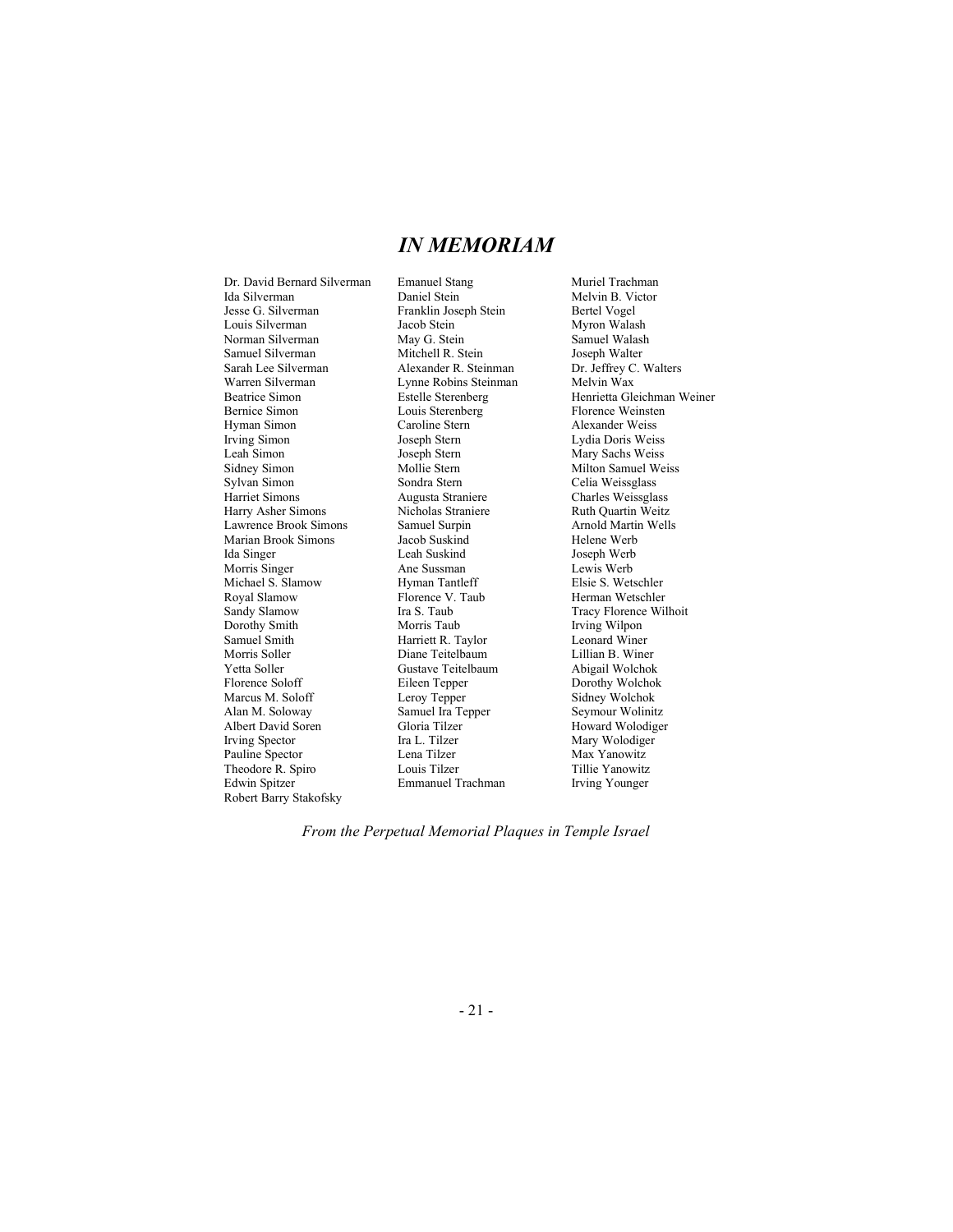Muriel Trachman "Rube" Rubenstein Emanuel Trachman Dr. Louis Lipson Arnold Schoenbrun Lt. Col. Robert Moss Henry Schoenbrun Neil Levin Frieda Schoenbrun Henry Wurtzel Harry Trachman Samuel Kunen Anna Trachman Eleanor Kunen Sol Trachman Gladys Litter Regina Berger Jeanette Lipson Brian Eisenberg Dorothy Melniker Sylvia Rubenstein David Lomax Maria DaRocha Michael DaRocha Lynn Andreski Gabriel Fluke Jean Perwin

Remembered by Lisa Karlin, Jim Kunen and Henry Karlin

Rose Rosen Sylvia Waldner Leon Harary Ruthy Lichten Albert Rosen Hannah Schiffman Harry Rosen Howard Louis Ethel Harary Jerry Golubow Philip Harris Pearlie Golubow Herby Harris Roz Fishman

Remembered by Wallace Katz, Carol Rosen and Janice Rosen

David Baer Konigsberg Charles Ira Salzberg Evelyn Ruth Konigsberg Adele Gloria Salzberg Annette Scarciotta Charles Scarciotta Benjamin Salzberg

Remembered by Lenny Konigsberg and Family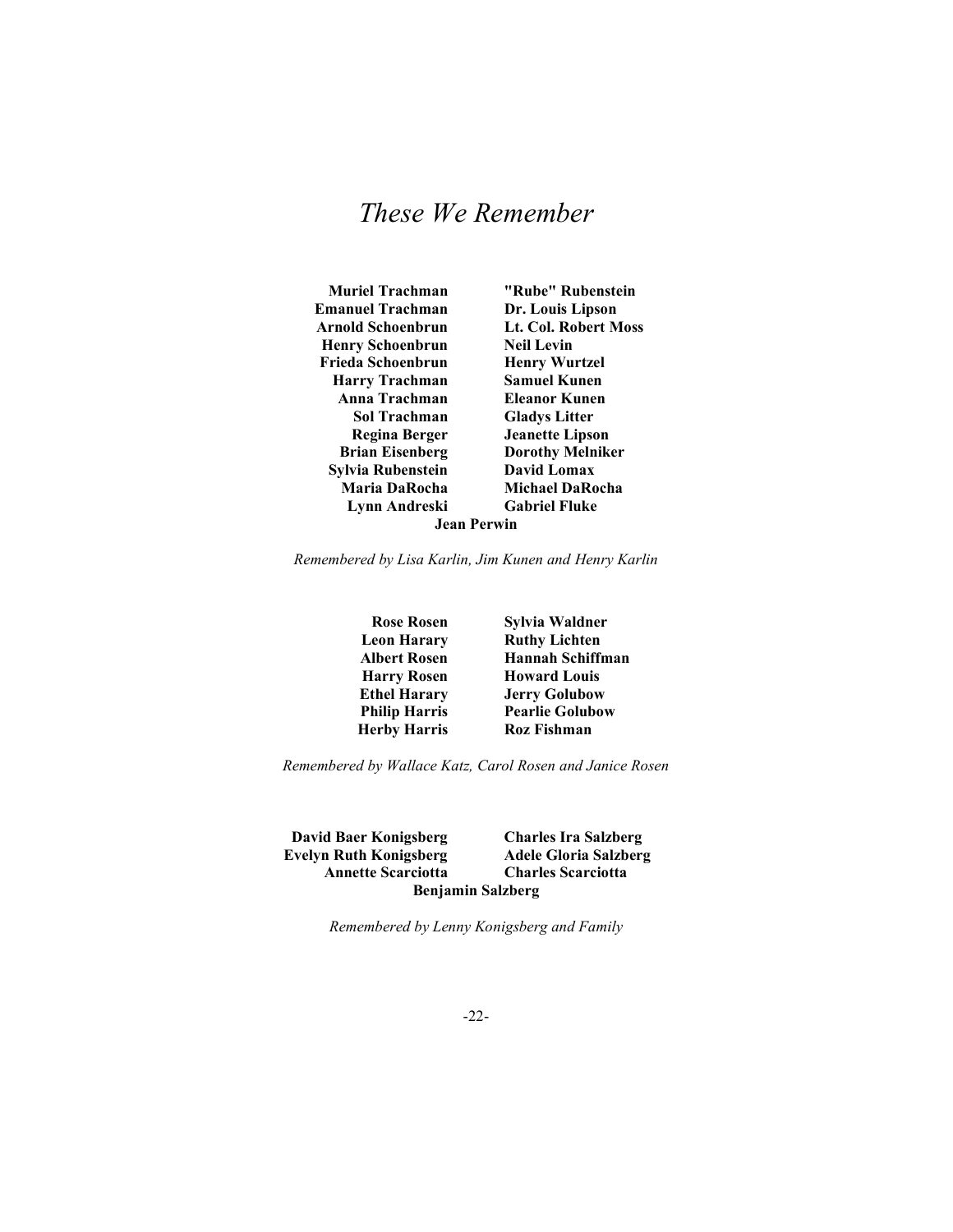Becca Tucker Sam Tucker Thelma Landau

Robert Koren Aaron Koren Rose Drucker Frances Koren Isidore Drucker Esther Shantzis Mel Tucker Terry Tucker Turk Burt Tucker Gabe Shantzis

Remembered by Sally Drucker Koren & Family

Rosalind Silverman Goldie Korman Isadore Silverman Hyman Korman Maurice Rubin Leah Ducker Joseph D. Korman

Remembered by Mrs. Laurie Korman

Herbert Wisselman Sam Wisselman

**Elizabeth Kronland** Helene Wisselman Morris Kronland

Remembered by Marilyn & Howard Kronland

Anne Benjamin Robert Kurlander Fannie Benjamin Annie Landress Louis Benjamin Harry Landress Adele Goldstein Max Shapiro Isadore Goldstein Rebecca Shapiro Eleanor Korenman Samuel Shapiro Barbara Kurlander Shirley Shapiro Charles Kurlander William Shapiro Rose Kurlander

Remembered by Harriet & George Kurlander and Family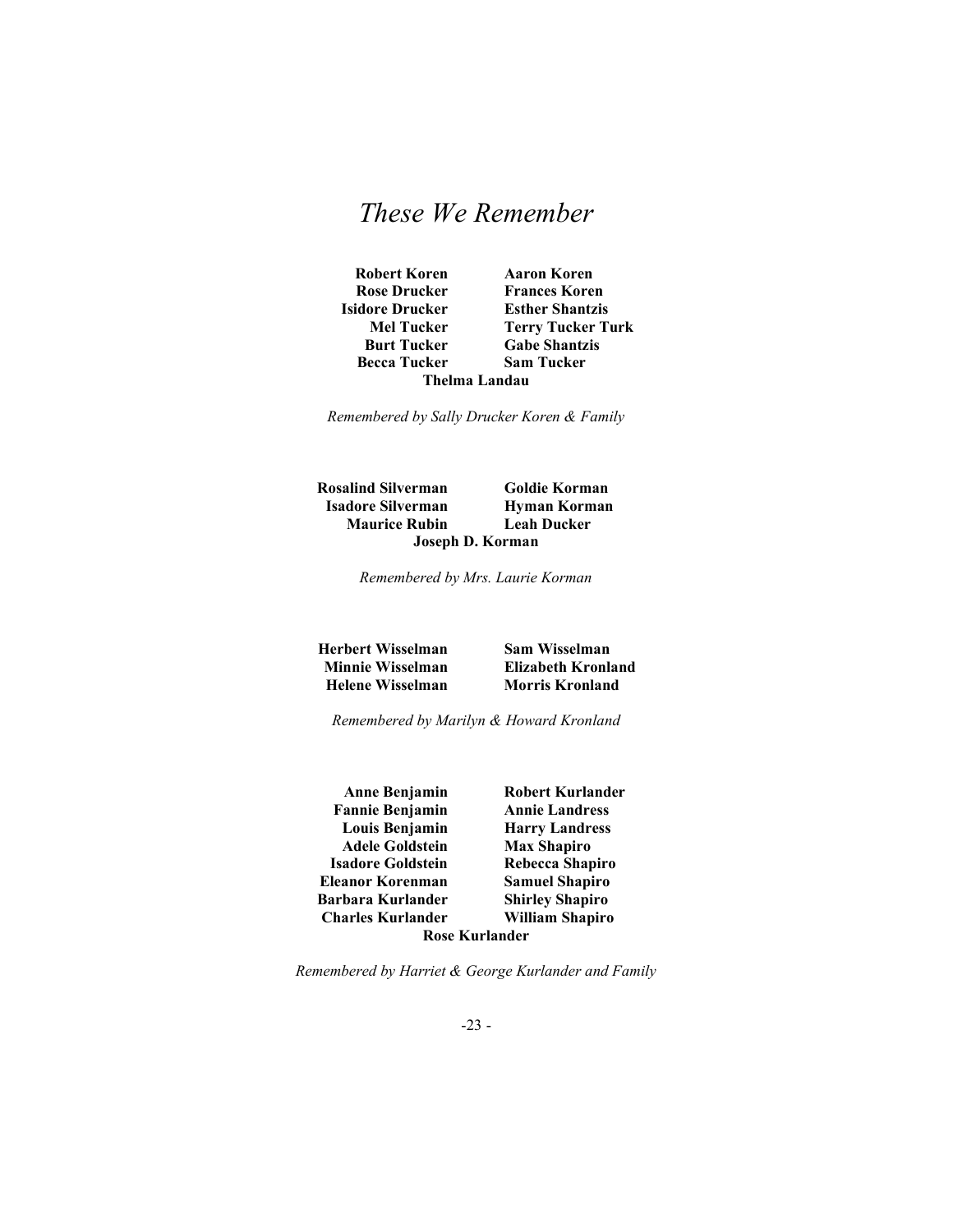Carole R. Lachman Harriett Rosen Taylor Albert V. Rosen William L. Taylor Alice Rosen Beatrice & Sidney Lachman

> Remembered by George Lachman, Lynne, Andrew and C. J. Cohen

Sylvia Latman Hyman Latman \* Joel Harold Latman

Remembered by Eric Latman

Edward Kitoff Rose Kitoff Charlotte Selma Kitoff Helen Kitoff Bey Jacob Kitoff

Remembered by Geri Kitoff Lauter & family

Harry Goldberg Lena Goldberg Anita Tenzer

Murray Lee Oscar Liebowitz **Marian Lee Betty Liebowitz<br>
ry Goldberg Arthur Tenzer** Karle W. Lee Victor Freudman Jack Berger Sally Berger

Remembered by Eileen & R. Randy Lee Michelle, Nathaniel & Elliot Lee

\* Eleanor Rosenblum Barry Lee

Remembered by Judy & JD Lee

Lottie Hirsch Abraham S. Leimsider Philip Hirsch Harriet E. Leimsider

Remembered by Lydia and Richard Leimsider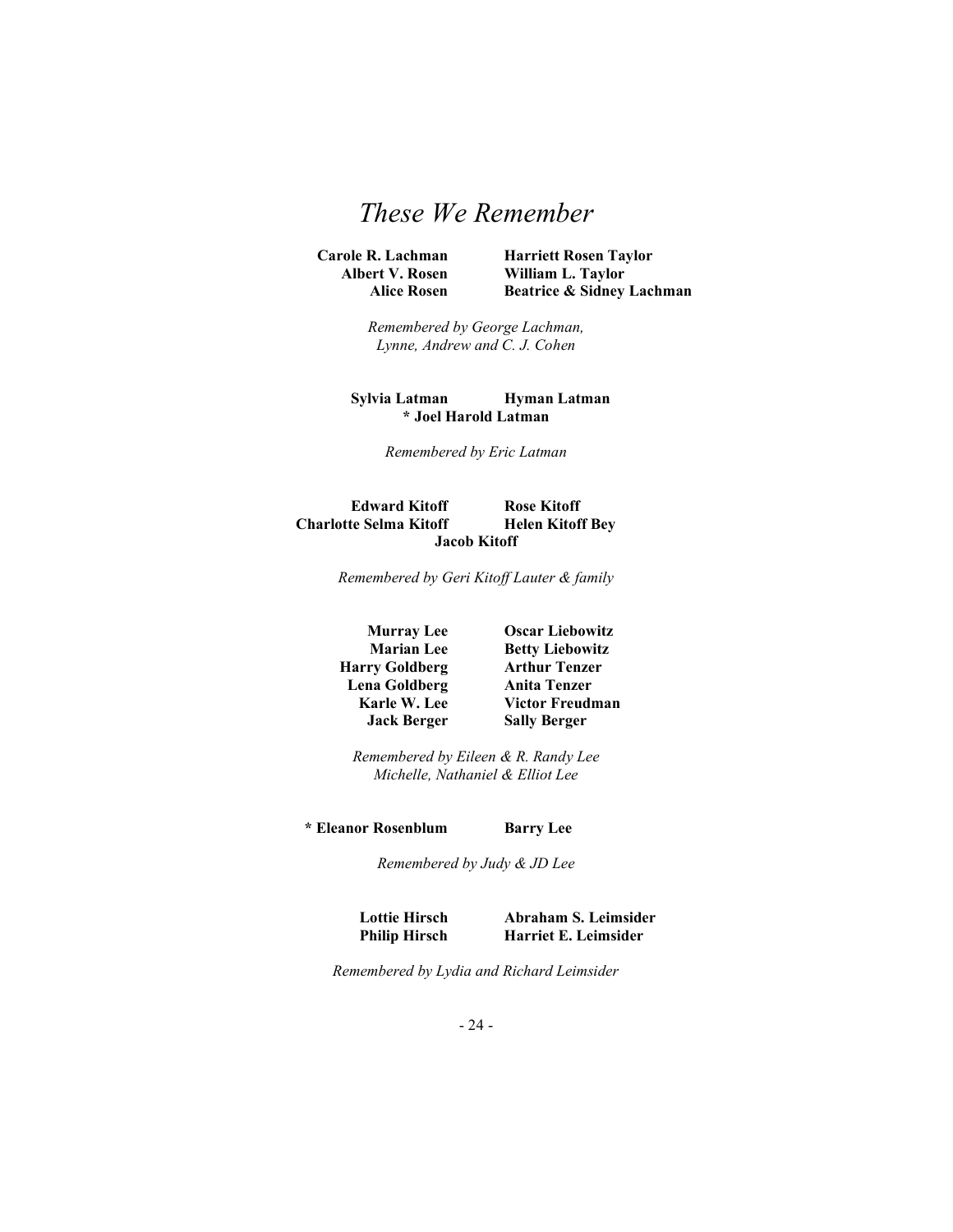Michael Levine Roslyn Mendelsohn William Levine Abraham Mendelsohn Bea Levine Frank Seigel

Remembered by Cheryl, Randi, Jeremy, Chanda, Logan & Priya Levine

Sylvia Smith Alex Levine Minnie Linder Anne Levine Evelyn Linder Marsha Lynn Cassitta Jackson Seymour Linder Norma Rosen Polly Smith

Irving Smith Frank Linder

Remembered by Debra Smith & Scott Levine and Family

Sylvia Marcus Philip Marcus Thomas Sparacio Fannie Sparaga Baby Thomas Sparacio Norman Magnus<br>Elliot Fagin Reva Fagin \* Irwin Magnus

Reva Fagin

Remembered by Judith Magnus

Jerome Hershfield Henrietta Hershfield

Remembered by Rochelle Maltz

Royal Slamow Isabelle Slamow<br>Sandy Slamow Michael Slamow **Michael Slamow** David Marks Edith Marks Janet Donohue

Remembered by Susan, Stewart, Phillip & Rachel Marks

- 25 -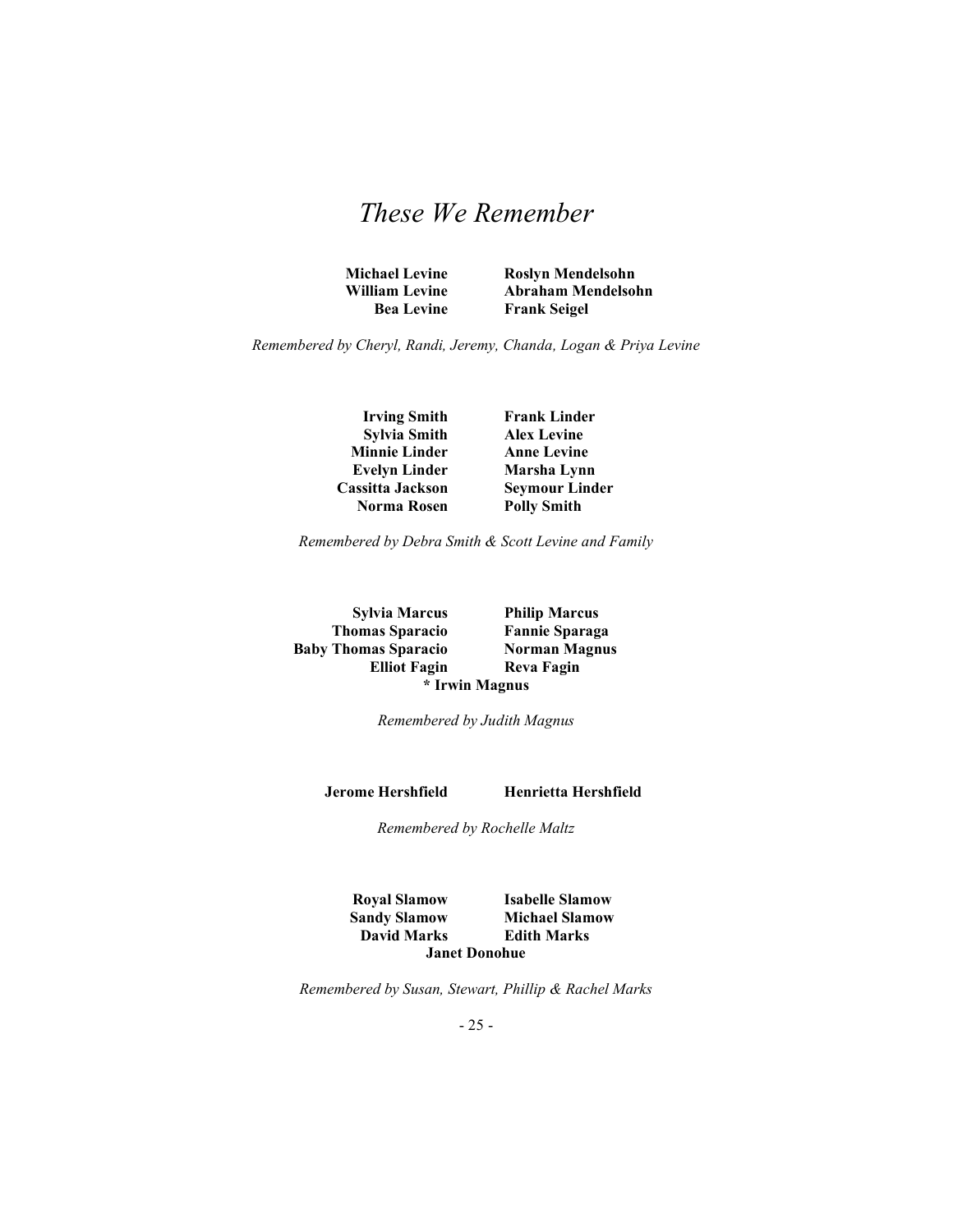Milton Weiss Irving Mazer Yetta Weiss Murray Mazer Sam Kaplan Nettie Mazer Clara Kaplan Stuart Grossman Bob Kaplan Seymour Koenigsberg Hy Kriss \* Richard Weiss

Remembered by Beverly, Howard, Janet, Gary, Nicole, Samuel, Tyler, Brandon & Dylan Mazer

> Jerome Sommer Ruth Sommer Irving Marlieb Shirley Marlieb

Remembered by Sandra Mazzucco and Richard Marlieb

Ethel Mehrberg Louis Mehrberg

Remembered by Mr. Julius Mehrberg

#### Meyer Meltzer

Remembered by David, Joanna, Adam & Daniel Meltzer

Phillip S. Menna Salvatore Menna Louis Harrison Virginia Menna Florence Harrison Sandra Harrison Stone Scott Rabiner Those who perished on 9/11/01

Remembered by Barbara, Jason and Jonathan Menna

Steven Motelson Paul Motelson Brian Robert Motelson Sylvia Motelson Gary David Motelson Blanche Sinrod

Remembered by Motelson/Lydell Families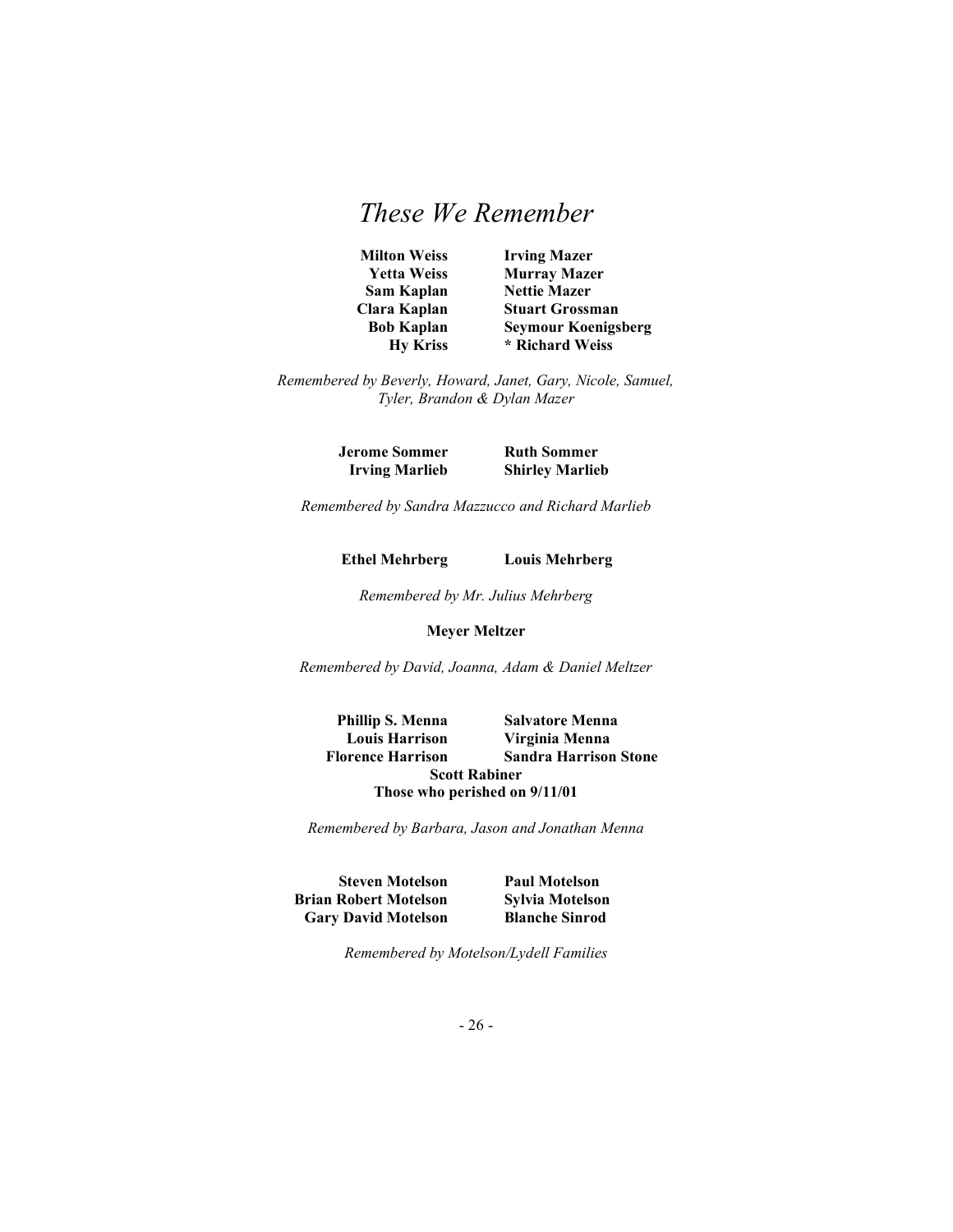| <b>Albert Mulnick</b> | <b>Sophie Mulnick</b>     |
|-----------------------|---------------------------|
| Myron Mulnick         | <b>Edythe Kahn</b>        |
| <b>Ruth Mulnick</b>   | <b>Phyllis Vaccarelli</b> |

Remembered by Linda & Jerry Mulnick

Carl Litkofsky Nat Nadel Beatrice Litkofsky Renee Nadel \* Richard Litkofsky Barry Allen Nadel Suzanne Michele Nadel

Remembered by Charles Nadel

| Joy Nalitt              |
|-------------------------|
| <b>Robert J. Nalitt</b> |
| <b>Julia Nalitt</b>     |
| <b>Irving Nalitt</b>    |
| <b>Alvin Nalitt</b>     |
| * Eleanor Nalitt        |

*I* Nalitt Sanford Nalitt Jacqueline Nalitt Rebecca Slovin **Morris Slovin Harvey Slovin** Joan Slovin

Remembered by Robert & Joy Nalitt's children  $\&$  their Families

#### Alfred Muckler Marilyn Nemzer Ruth Muckler

Remembered by Frank Nemzer, Lisa, Michael, Jacob and Alana Weber and Jonathan, Tomoko, Simon and Alen Nemzer

#### Jeffrey Tenzer Harold Pappert Sara Pappert

Remembered by The Pappert-Tenzer Family

Jacques Pessah Fay Schaefer

Lee Pessah Joel Schaefer Victor Pessah Diane Eisenkraft

Remembered by Judith, Sarita and Samson Pessah and Jacqueline, Jason, Jonah and Jasper Childs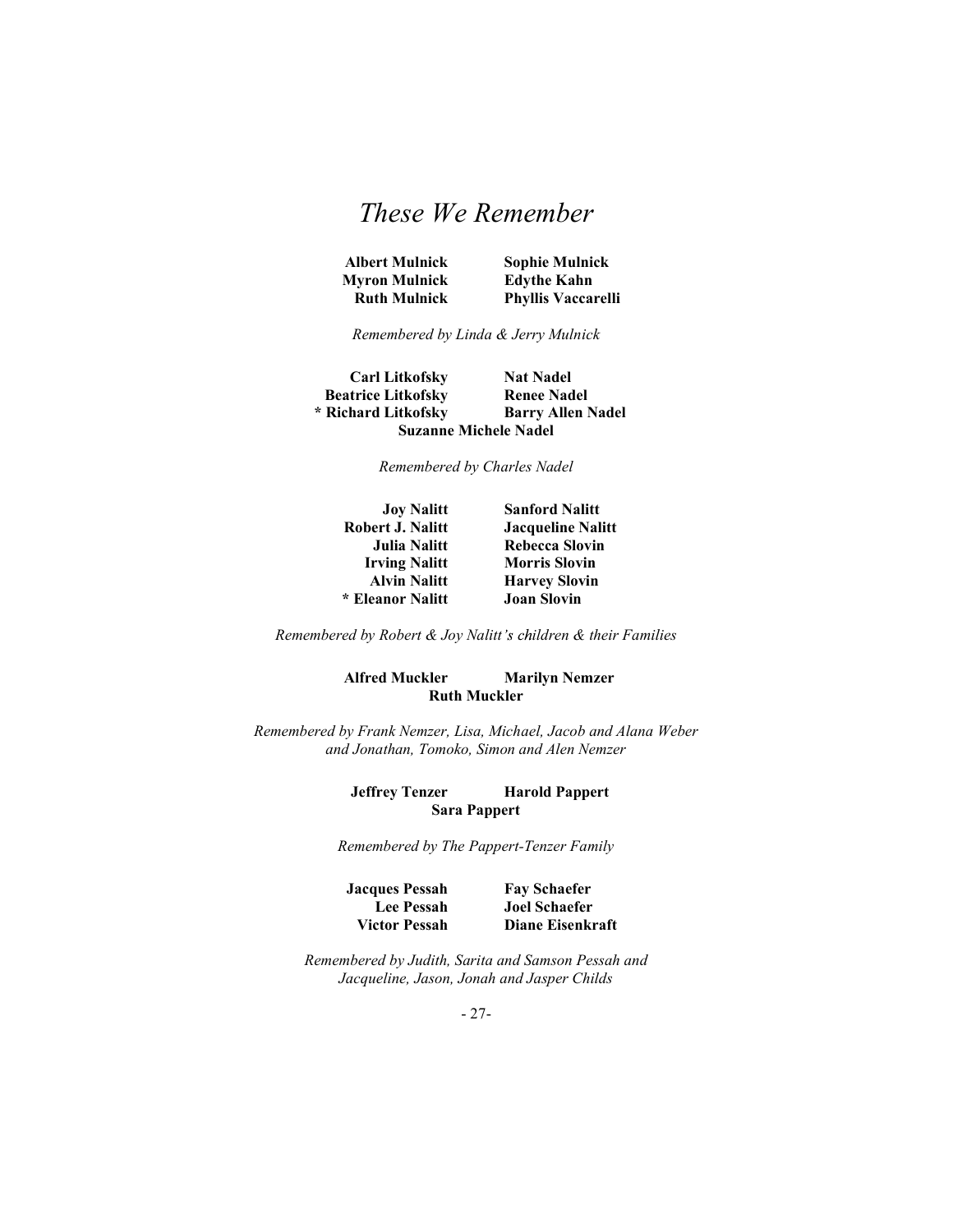Murray Pickover Mildred Pickover

Remembered by Dr. Kenneth Pickover

Ellen Pisetzner Joel Kleinman Yetta Pisetzner Israel Pisetzner Lawrence Appelbaum Elise Berkower

Estelle Kleinman Minnie Pepperman Jack Kleinman Carole Lachman Michael Pisetzner Gertrude Pisetzner

Remembered by Barbara & Ira Pisetzner

Abraham Cohen Mildred Cohen

Remembered by The Popler Family

Bessie & Gabriel Topel Anthony Ricci, Jr. Zelda & Samuel Topel Louis Luna Sol & Pauline Topel Blanche & Harris Lieberman Phyllis Kolstad Theresa & Anthony Ricci, Sr. Samuel Roseman Catherine Pellegrino Ida Grober

Philip Topel Patti Hemsworth Joel Chernoff Josephine Grober Stuart Schorr Jeanette Daly

Remembered by The Ricci Family

Bruce P. Harper Daniel Shapiro Robert C. Harper Evelina Shapiro Seymour Grossman \* Joyce Grossman

Remembered by the Rogozin Family

- 28-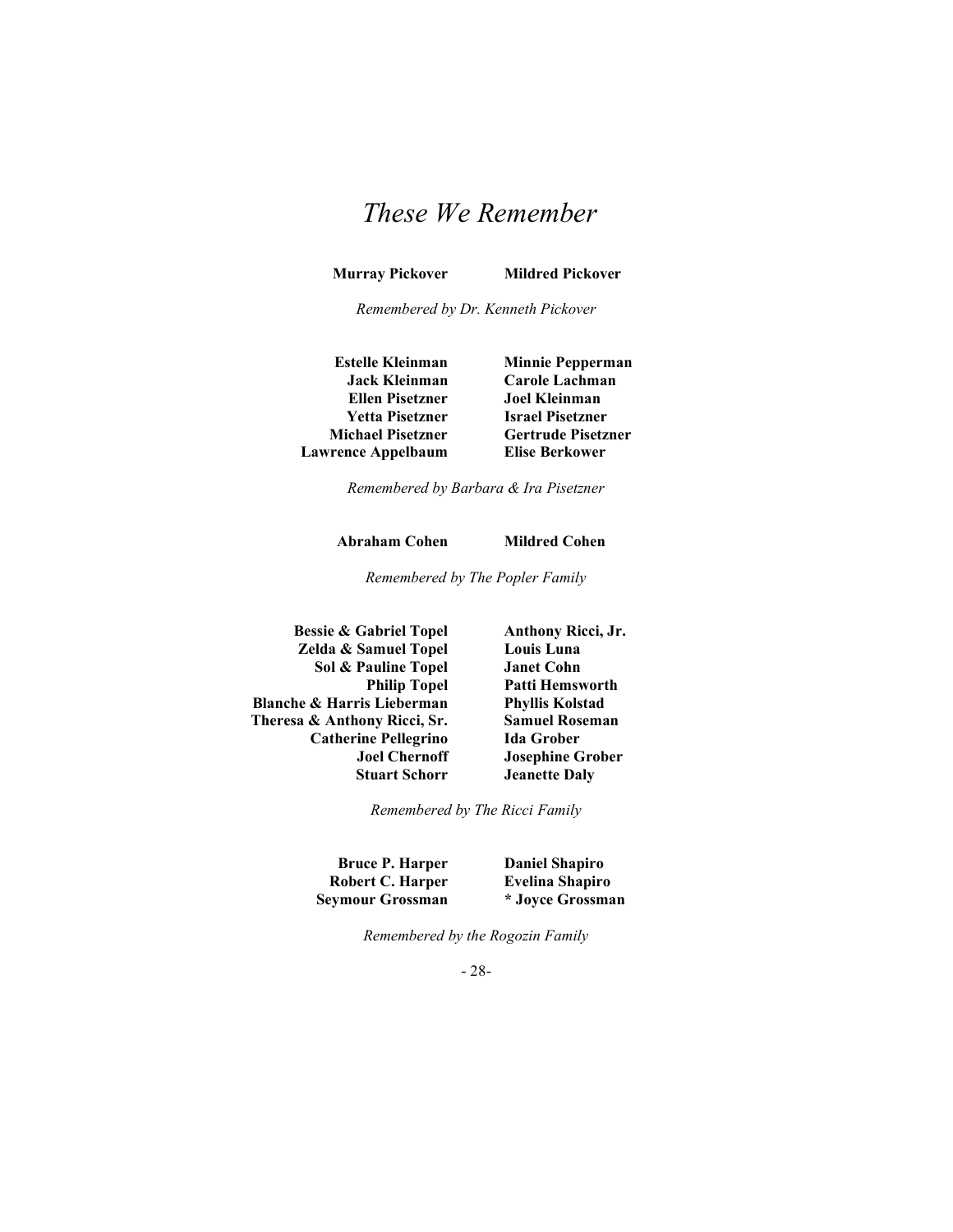Abraham Schwartz \* Muriel P. Schwartz Bea Oster Nathan Goldberg<br>
\* Alan Oster Fanny Goldberg **Fanny Goldberg** Larry Littman

Remembered by Nina & Jim Rohan and Elizabeth & Jereme Safier

Samuel Rosenblum Miriam Rosenblum Joseph Spadafora, Sr. Melba Spadafora John Brinkman Marion Brinkman Eli Segal Sabena Shirley Berkowitz Donna Holman Lisa Suratt \* Joseph Spadafora, Jr. Carole Lachman

Remembered by Noah, Joanne, Miriella & Joel Rosenblum

Hyman & Florence Ruskin Abraham & Esther Tawil

Buck Sing Lai Samuel & Jennie Forman Sam & Eva Rutskyn Nathan & Eva Ruskin

Remembered by Neil, Arlene, Samantha, Alexandra Ruskin and Tinker Ruskin

David Sappin Florence Lustig Gertrude Sappin Elias A. Lustig

Nathan Sappin Frank Mushnick

Remembered by Susan Sappin & Family

Ann Berman Joseph Berman Linda Scher

Remembered by Lauren Abelson & Amy Cintron and their Families

Greta Newman Allen Scher Joseph Newman Annette Weiss Murray Milton Scher Louis Weiss Lillian Scher

Remembered by Judy & Steve Scher and Family

- 29 -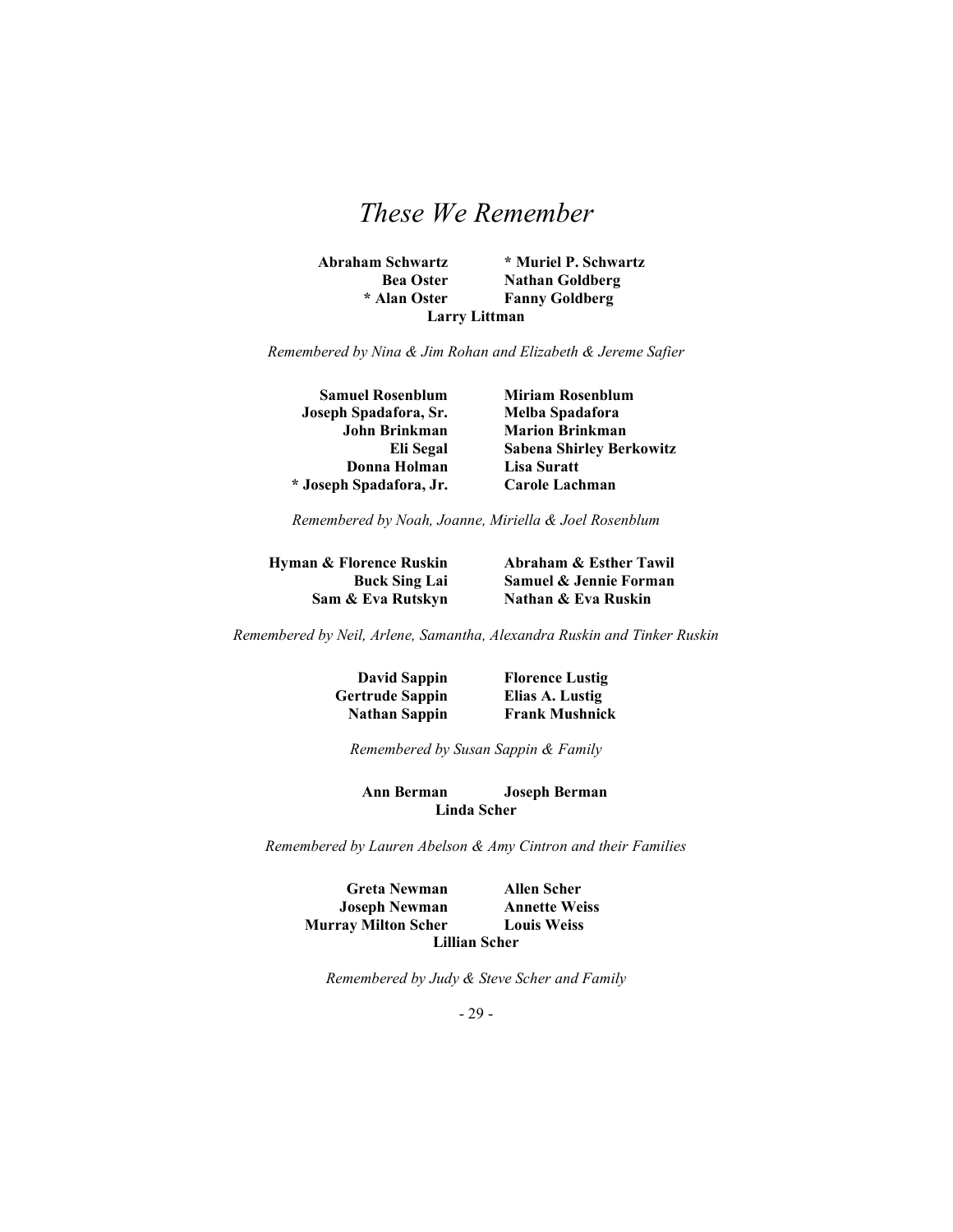Warren Silverman Bertha Schlefstein

Louis Silverman \* Maurice Schleftstein Ida Silverman Louis Schlefstein

Remembered by Muriel Schlefstein

Vernon Scholar \* Joyce Scholar Remembered by the Scholar Family

Stuart Schorr<br>
Stuart Schorr<br>
The Wivian Schorr<br>
The Wivian Schorr **Dorothy Holzman** Vivian Schorr<br>
Sidney Holzman Joel Bernstein Sidney Holzman Joel Chernoff

Remembered by Roni, Alyssa & Josh Schorr

Stanley Schuster Selma Nison Samuel Nison

Remembered by Penny Schuster and Sharon Cuozzo

Sylvia Schwartz Richard Sohn David Manger Adolph Cohen Charlotte Manger Mary Fields Thomas Sweeney James Sweeney

George Schwartz Florence Morrow

Remembered by Wayne and Gale Schwartz, Tyler and Rebecca Bunch and Brandon Sweeney

> Maynard Selmon Louis Sugarman Emanuel Sugerman Gerald Gold

Lewis A. Selmon Miriam Sugerman-Rosenblum Dora Selmon Rose Sugarman Abe Sugarman Benjamin Abrams

Remembered by Cindy and Searle Selmon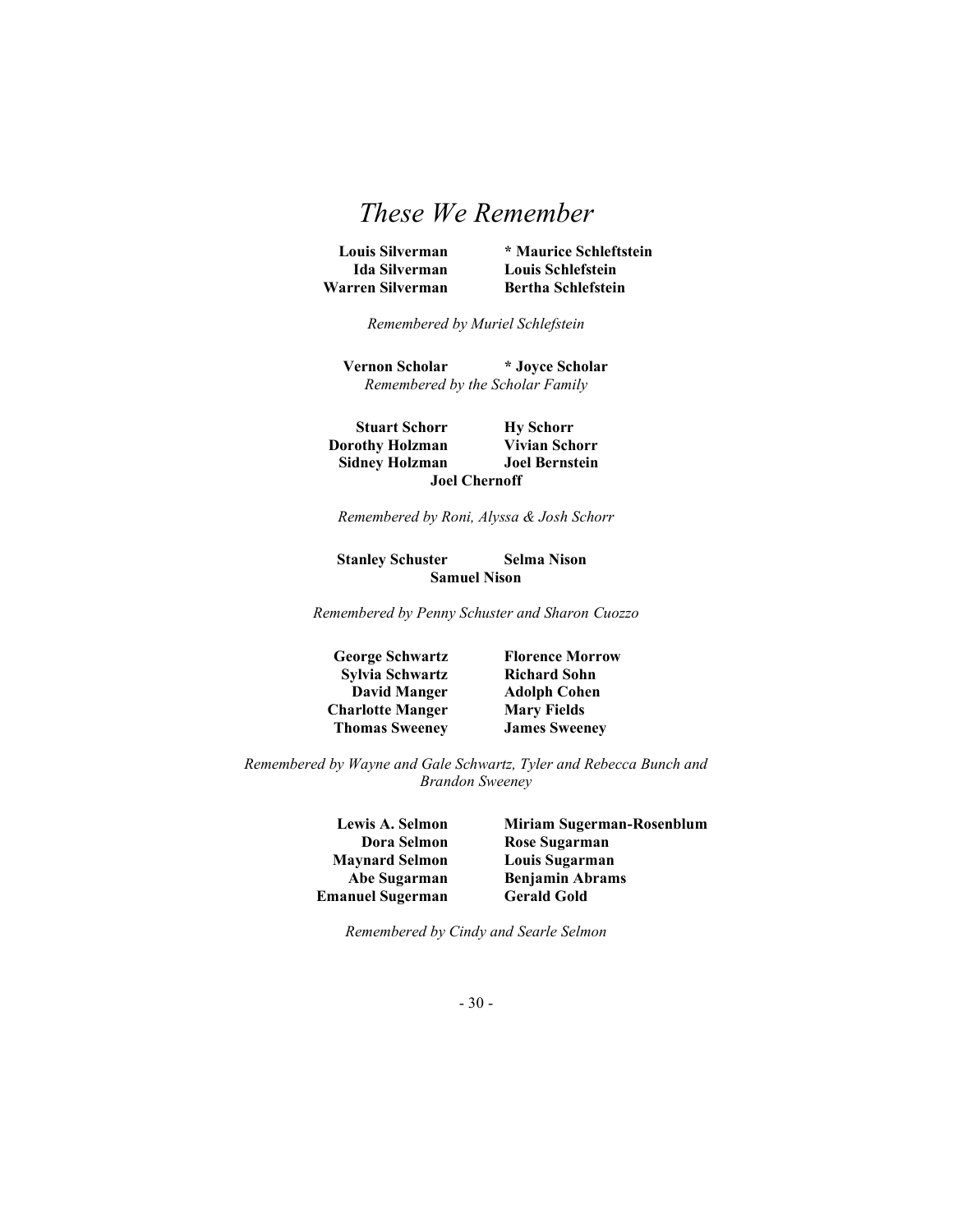Gertrude Gross Lillian Selznick Morris Gross Harry Selznick Arthur M. Selznick Joseph Heiferman Alvin Panzer

Remembered by Elaine, Steven, Loren & Aliza Selznick

Freda H. Rosenblum Samuel Sheirr Howard Rosenblum Caroline Sheirr Bank Mark James Sheirr

Remembered by Ellen & Bruce Sheirr

| <b>Louis Siegel</b>    | <b>Nancy Kerstein</b>     |
|------------------------|---------------------------|
| <b>Dorothy Siegel</b>  | Yehudah Kerstein          |
| <b>Louis Dichter</b>   | <b>Isadore Janatofsky</b> |
| <b>Estelle Dichter</b> | <b>Gloria Fantl</b>       |
| <b>Beatrice Cohen</b>  | <b>Richard Fantl</b>      |
| <b>Joseph Kerstein</b> | <b>Libby Siegel</b>       |
| Dr. Robert Andria      | <b>Gerald Fantel</b>      |
| Rhoda Zelasko          |                           |

Remembered by Jodi, Alan and Jesse Siegel

| <b>Gerald Silberlight</b> | <b>Robert Selig</b>  |
|---------------------------|----------------------|
| <b>Claire Silberlight</b> | Sylvia Selig         |
| <b>Milton Silberlight</b> | <b>Michael Selig</b> |

Remembered by Helen and Adam Silberlight

Kenneth Peretz Thea Silberman Dorothy Peretz Dave Silberman George Silberman

Remembered by Lynn & Robert Silberman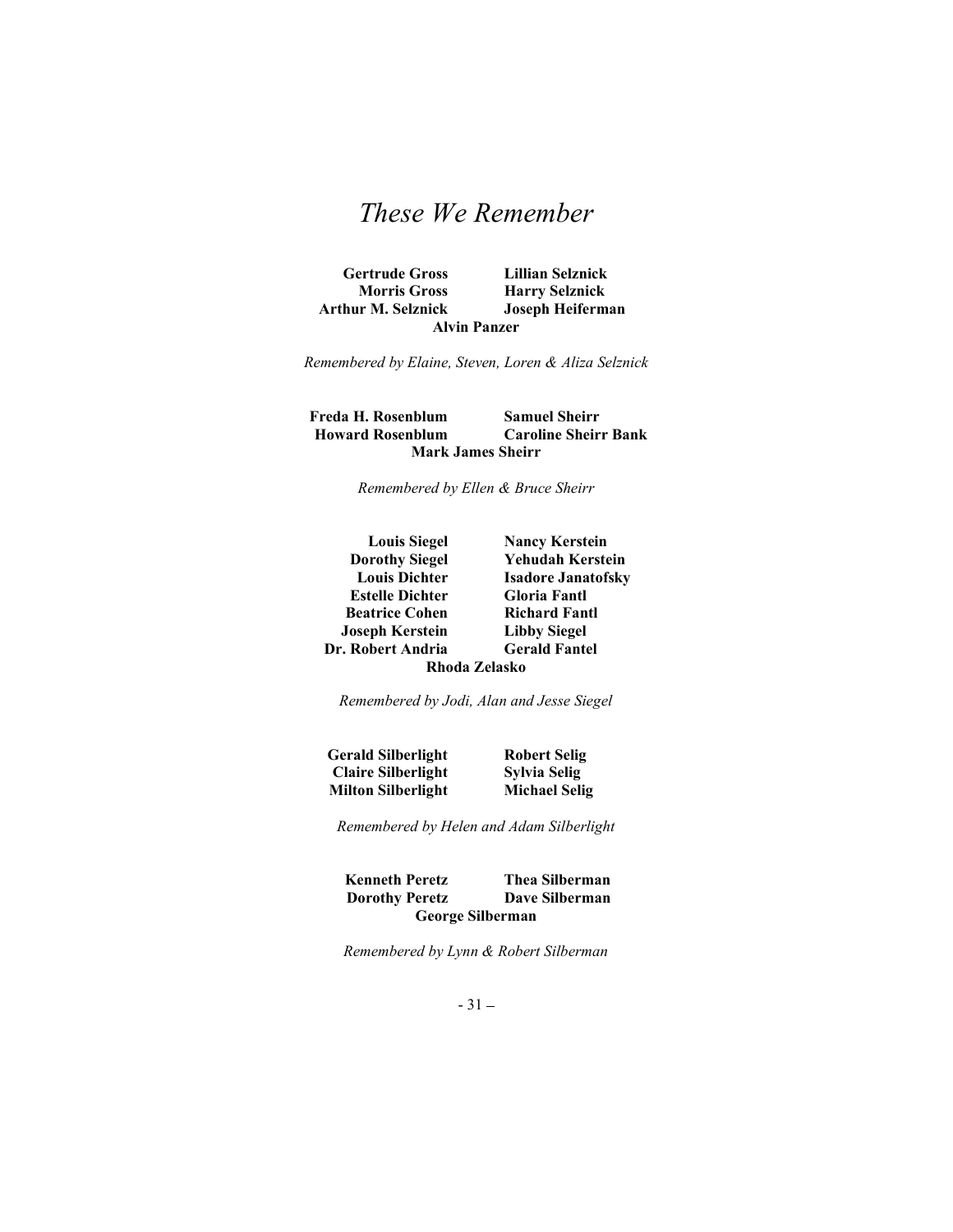Beatrice Simon Mary Wolodiger Sidney Simon Howard Wolodiger George M. Dirzis Staff Sergeant Edward Miner

Remembered by Andrea & Fred Simon Sharon, Ashley & Jeremy Dirzis

Stanley "Buddy" Benjamin Solomon Horowitz Fannie Benjamin Edith Gloates Louis Benjamin Jack Bloomfield Nettie Horowitz Manny Singer Gary Singer

Evelyn Benjamin Meyer Horowitz

Remembered by The Singer Family

Ben Harris Jimmy Smith Minnie Harris Pearl Smith

Remembered by Janet, Mitchell, Matthew & Marni Smith

Joseph Steinberg Israel Rothenstein Ruchel Steinberg Marsha Zelewinski Libby Rothenstein Chaim Zelewinski

Sol Sill

Remembered by The Steinberg & Russo Families

#### Joel S. Schoenholtz

Remembered by Linda Steinman, Jason Schoenholtz and Jessica Schoenholtz Murphy

#### Lynne R. Steinman

Remembered by Irwin, Donald and Laura Steinman Rachel and Denis Kelleher

- 32 -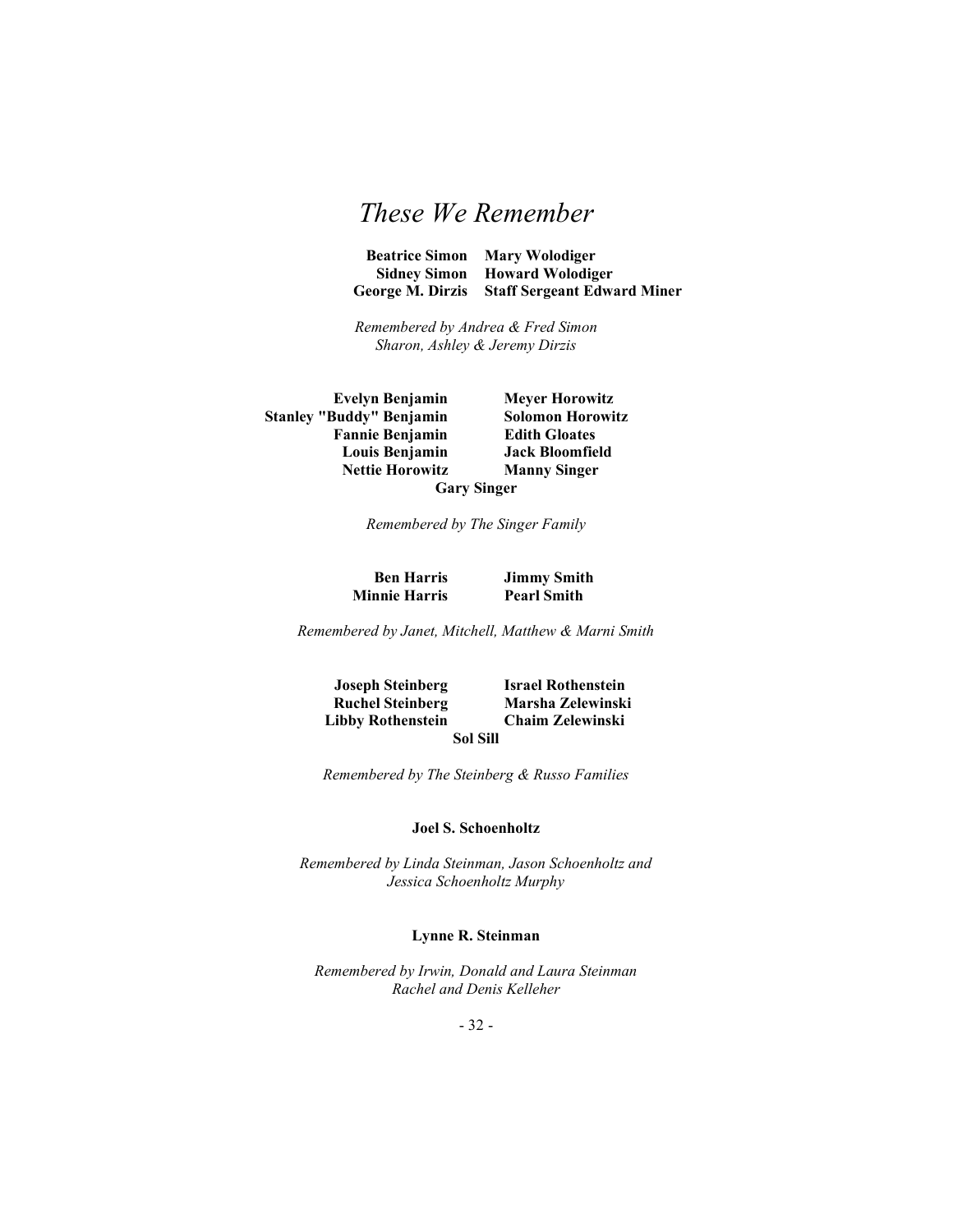### Alexander R. Steinman

Remembered by Linda and Irwin Steinman Laura and Donald Steinman Jason and Mimi Schoenholtz Jessica Schoenholtz Murphy Rachel and Denis Kelleher Tracy O'Keefe

#### Sidney and Betty Steinman

Remembered by Linda and Irwin Steinman Laura and Donald Steinman Jason and Mimi Schoenholtz Jessica Schoenholtz Murphy Rachel and Denis Kelleher Tracy O'Keefe

#### Irving & Pearl Kaplan

Remembered by Mr. and Mrs. Irwin Steinman Mimi and Jason Schoenholtz Jessica Schoenholtz Murphy

Sadie Rabinovitch Lillian Peregoff

Remembered by Irwin Steinman

Gussie Straniere Joan Richter Nick Straniere Samuel Richter Irene F. Carducci

Remembered by Philip, Jennifer, Gregory, Amanda and Nicholas Straniere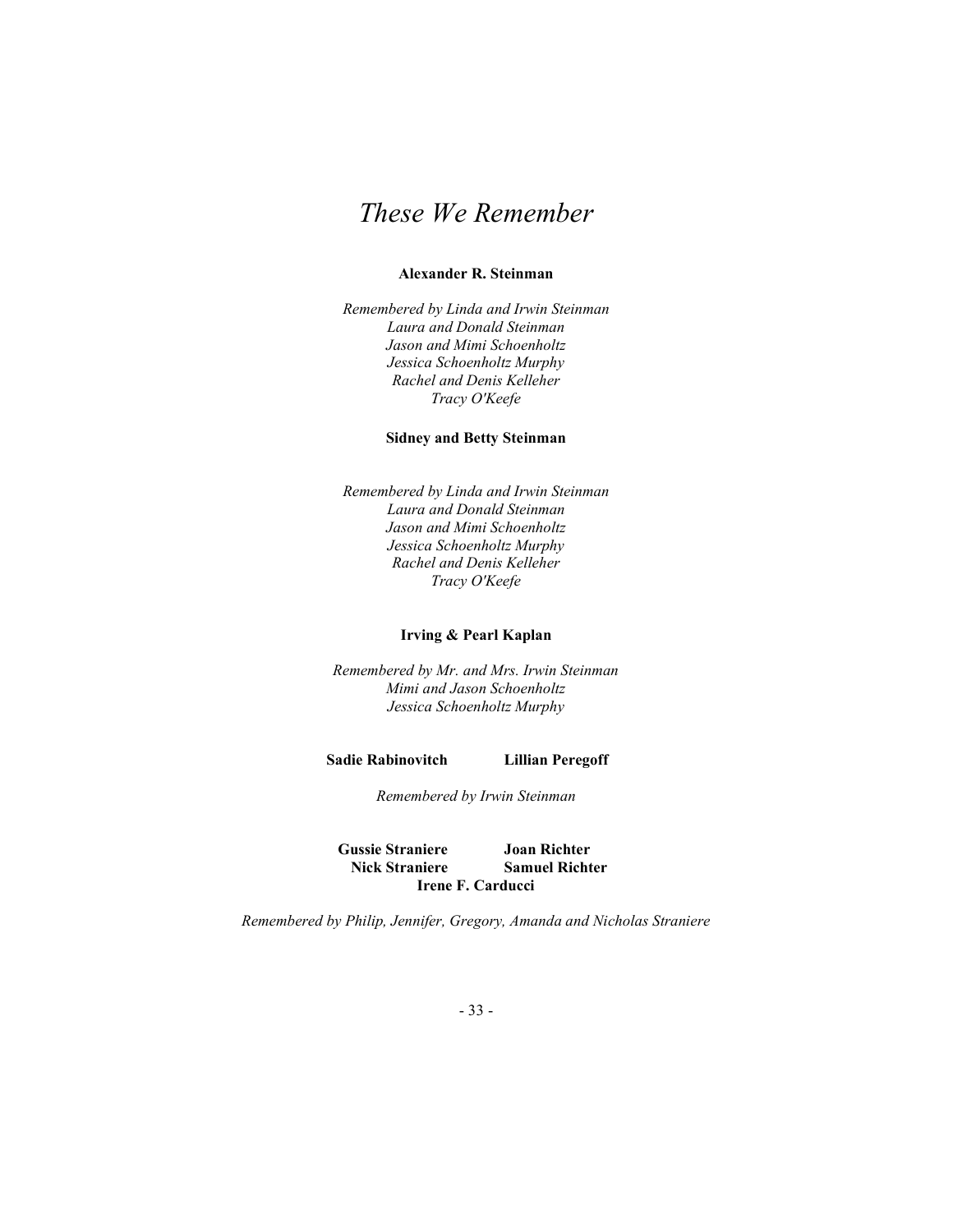Marilyn Tanzer Sidney Tanzer

Remembered by Joel and Elizabeth Tanzer

Murray Teger Lee Teger Charles Teger Harriet Bogart Rose Glushakoff

Remembered by Teger-Bastelli Family

Esther Snyder I. John Vogelman Hyman Snyder Marion Vogelman

Remembered by Susan & Jerry Vogelman

#### Eleanor Weinberg

Remembered by Harold Weinberg & Ronit Joseph

Abraham Weinman Thomas McGowan Rita Weinman Margaret McGowan Lori Allison Singer Olsen

Remembered by the Weinman Family

Lewis Werb Tillie Yanowitz Joseph Werb Audrey Lawch Helene Werb Robert Lawch<br>
Max Yanowitz Benjamin Bart Benjamin Barth Edith Barth

Remembered by Florence Werb